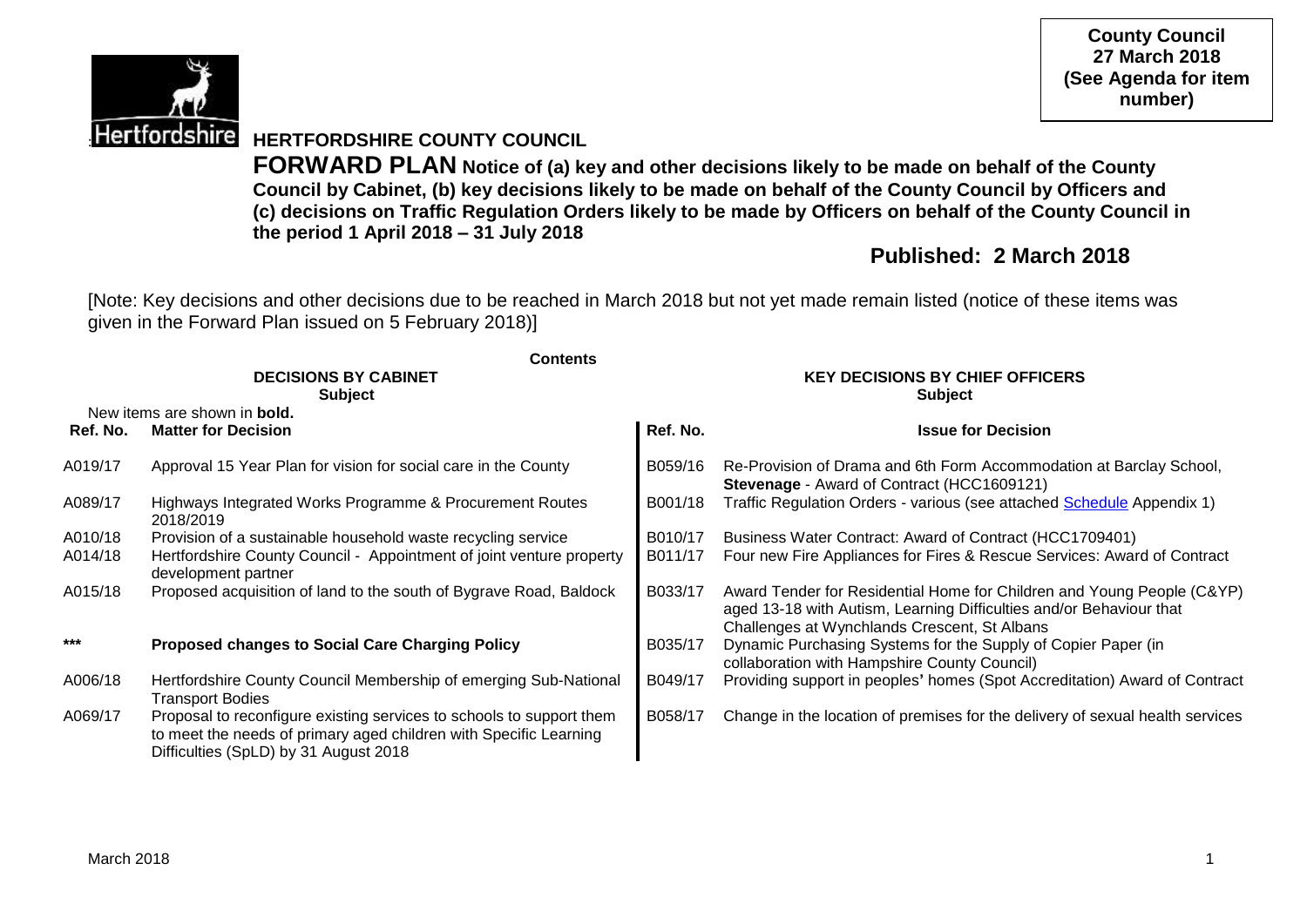| A011/18            | Decision on whether to adopt an alternative delivery model for<br><b>Hertfordshire Libraries</b>                                                                                                                                                    | B060/17            | To re commission the Regional Partnership Contract for the Provision of<br>Residential and Educational Services for Children and Young People with<br>Complex Needs via competitive tender                        |
|--------------------|-----------------------------------------------------------------------------------------------------------------------------------------------------------------------------------------------------------------------------------------------------|--------------------|-------------------------------------------------------------------------------------------------------------------------------------------------------------------------------------------------------------------|
|                    |                                                                                                                                                                                                                                                     |                    | Regional Partners - Bracknell Forest Borough Council, Buckinghamshire<br>County Council, Milton Keynes Council, Oxfordshire County Council,<br>Reading Borough Council<br>Slough Borough Council                  |
| A016/18            | Adult Care Services - proposed participation in European<br>Structural and Investment Funds Grant: Upskilling the workforce                                                                                                                         | B072/17            | Hertfordshire Sunflower Domestic Abuse Hub & Champions Pathway -<br>Award of contract                                                                                                                             |
| A017/18            | Whether to publish a statutory notice in respect of the proposal<br>to enlarge the premises of Belswains Primary School, Hemel<br>Hempstead and St Peter's School, St Albans taking into<br>consideration the outcome of a public consultation.     | B073/17            | Demolition & rebuild of The Hemel School - Sports Hall HCC1709908                                                                                                                                                 |
| A018/18            | Whether to publish a statutory notice in respect of the proposal<br>to enlarge and relocate Westfield Community Primary School to<br>a new school site at High Leigh, Hoddesdon, taking into<br>consideration the outcome of a public consultation. | B074/17            | Tender of 19-21 Wilbury Road - for Residential Learning Disability Service                                                                                                                                        |
| A019/18            | To consider proposed financial contributions in relation to<br><b>Tower Primary School, Ware</b>                                                                                                                                                    | B078/17            | PEP7 - Expansion at Millfield First and Nursery School, Buntingford<br>HCC1709929                                                                                                                                 |
| A012/18            | Adoption of revised Minerals And Waste Development Scheme                                                                                                                                                                                           | B080/17            | PEP7 - Expansion at St Catherine's VC Church of England Primary School,<br>Hoddesdon HCC1709930                                                                                                                   |
| A013/18<br>A020/18 | Approval of Local Transport Plan<br><b>Children and Young People's Plan</b>                                                                                                                                                                         | B081/17<br>B082/17 | Provision and Support of a waste management data system<br>Joint evaluation process of bids for Adult Care Services and Childrens<br>Services Advocacy services : Award of Contract LOTS 1 - 4 (LOT 5<br>awarded) |
| A090/17            | To consider whether to approve proposed changes to the current<br>Highways Resilience Network.                                                                                                                                                      | B083/17            | Dynamic Purchasing System for the supply of Independent Living Products<br>(in collaboration with Hampshire County Council and Southend-on-Sea<br>Borough Council)                                                |
| A021/18            | <b>Proposed LED Illumination Strategy</b>                                                                                                                                                                                                           | B089/17            | Batch 40 - Package 1 - Boiler Works - Parkgate School, Watford<br>Award of contract HCC1710052                                                                                                                    |
| A022/18            | Approval of Winter Service Operational Plan 2018/19                                                                                                                                                                                                 | B090/17            | Batch 40 - Package 3 - Boiler Works - St Andrews C of E (VC) Primary<br>School, Stanstead Abbotts, Priors Wood Primary School, Ware & Studlands<br>Rise School, Royston<br>Award of Contract HCC1710053           |
| A023/18            | Approval of Hertfordshire Carers Strategy 2018 - 2021                                                                                                                                                                                               | B091/17            | Batch 40 - Package 5 - Boiler Works - Cassiobury Infant & Nursery<br>School, Watford & Margaret Wix Primary School, St Albans<br>Award of contract HCC1710054                                                     |
| A024/18            | <b>Adult Care Services Workforce Strategy</b>                                                                                                                                                                                                       | B092/17            | Batch 40 - Package 7 - Boiler Works - Redbourn Infant & Nursery School &<br>St Lukes School, Redbourn<br>Award of contract HCC1710056                                                                             |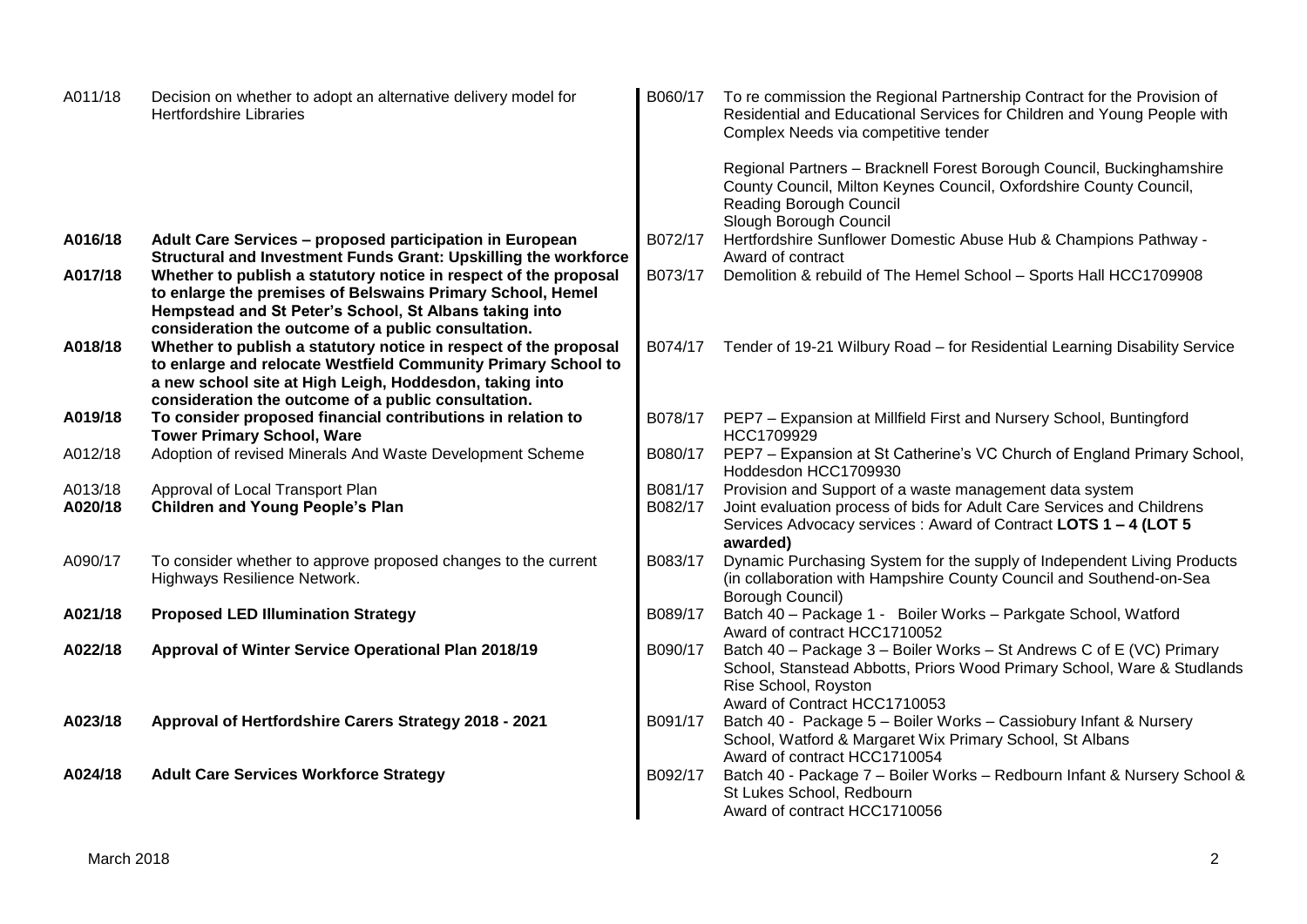| Harpenden<br>Award of contract HCC1710057<br>A026/18<br>South West Herts Growth and Transport Plan<br>B095/17<br>Batch 42 - Package 1 - Roofing Works - Bernards Heath Infants, St<br>Albans, Camp Primary & Nursery School, St Albans & Heath Lane Nursery<br>School, Hemel Hempstead Award of contract HCC1710059<br>Batch 42 - Package 2 - Roofing Works - Moss Bury Primary School &<br>B096/17<br>Nursery, Stevenage, Purwell Primary School, Hitchin & Watchlytes School,<br>Welwyn Garden City Award of contract HCC1710060<br>Batch 42 - Package 3 - Roofing Works - Bonneygrove Primary School,<br>B097/17<br>Cheshunt, Layston Church of England First School, Buntingford &<br>Longlands Primary School, Cheshunt<br>Award of contract HCC1710061<br>Batch 42 - Package 4 - Roofing Works - Heathlands School, St Albans<br>B098/17<br>Award of contract HCC1710062<br>Batch 40 - Package 6 - Boiler Works - Whitehill Junior School, Hitchin &<br>B099/17<br>Longmeadow, Stevenage<br>Award of contract HCC1710055<br>B102/17<br>Change in the location of premises for the delivery of well-baby clinics<br>New Contract for the Provision of a Two Bed Emergency Therapeutic<br>B104/17<br>residential Unit for Children and Young People aged 11-16 with Challenging<br>and Complex Needs (Hudnall Park)<br>New Contract for the Provision of Four Residential Solo Placements for<br>B105/17<br>Children and Young People aged 11-17 with Challenging and Complex<br>Needs<br>Cross regional tender process to establish a new contract for the provision<br>B107/17<br>of Residential Placements for Children and Young People aged 10-17 with<br>Challenging and Complex needs: Award of contract<br>B111/17<br>St Albans Library - Refurbishment<br>HCC1709428<br>B113/17<br>The Provision of a Children & Young People's Mental Health (CYP MH)<br>Early Intervention Service: Award of contract<br>The Provision of Grounds Maintenance Framework<br>B114/17<br>B115/17<br>The Supply of Office Furniture<br>B002/18<br>Batch 40 Package 8 - Mechanical & Electrical Works, Commonswood<br>School & Sheredes Primary School & Nursery HCC1710170<br>Procurement and award of contract to extend superfast fibre broadband to<br>B007/18<br>the last the of rural business areas in Hertfordshire in line with DEFRA<br>funding provision | A025/18 | <b>Approval of A414 strategy</b> | B093/17 | Batch 41 - Package 6 - Window Walling - Bernards Heath Infants & Junior<br>School, St Albans. Chater Junior, St Albans & The Grove School, |
|---------------------------------------------------------------------------------------------------------------------------------------------------------------------------------------------------------------------------------------------------------------------------------------------------------------------------------------------------------------------------------------------------------------------------------------------------------------------------------------------------------------------------------------------------------------------------------------------------------------------------------------------------------------------------------------------------------------------------------------------------------------------------------------------------------------------------------------------------------------------------------------------------------------------------------------------------------------------------------------------------------------------------------------------------------------------------------------------------------------------------------------------------------------------------------------------------------------------------------------------------------------------------------------------------------------------------------------------------------------------------------------------------------------------------------------------------------------------------------------------------------------------------------------------------------------------------------------------------------------------------------------------------------------------------------------------------------------------------------------------------------------------------------------------------------------------------------------------------------------------------------------------------------------------------------------------------------------------------------------------------------------------------------------------------------------------------------------------------------------------------------------------------------------------------------------------------------------------------------------------------------------------------------------------------------------------------------------------------------------|---------|----------------------------------|---------|--------------------------------------------------------------------------------------------------------------------------------------------|
|                                                                                                                                                                                                                                                                                                                                                                                                                                                                                                                                                                                                                                                                                                                                                                                                                                                                                                                                                                                                                                                                                                                                                                                                                                                                                                                                                                                                                                                                                                                                                                                                                                                                                                                                                                                                                                                                                                                                                                                                                                                                                                                                                                                                                                                                                                                                                               |         |                                  |         |                                                                                                                                            |
|                                                                                                                                                                                                                                                                                                                                                                                                                                                                                                                                                                                                                                                                                                                                                                                                                                                                                                                                                                                                                                                                                                                                                                                                                                                                                                                                                                                                                                                                                                                                                                                                                                                                                                                                                                                                                                                                                                                                                                                                                                                                                                                                                                                                                                                                                                                                                               |         |                                  |         |                                                                                                                                            |
|                                                                                                                                                                                                                                                                                                                                                                                                                                                                                                                                                                                                                                                                                                                                                                                                                                                                                                                                                                                                                                                                                                                                                                                                                                                                                                                                                                                                                                                                                                                                                                                                                                                                                                                                                                                                                                                                                                                                                                                                                                                                                                                                                                                                                                                                                                                                                               |         |                                  |         |                                                                                                                                            |
|                                                                                                                                                                                                                                                                                                                                                                                                                                                                                                                                                                                                                                                                                                                                                                                                                                                                                                                                                                                                                                                                                                                                                                                                                                                                                                                                                                                                                                                                                                                                                                                                                                                                                                                                                                                                                                                                                                                                                                                                                                                                                                                                                                                                                                                                                                                                                               |         |                                  |         |                                                                                                                                            |
|                                                                                                                                                                                                                                                                                                                                                                                                                                                                                                                                                                                                                                                                                                                                                                                                                                                                                                                                                                                                                                                                                                                                                                                                                                                                                                                                                                                                                                                                                                                                                                                                                                                                                                                                                                                                                                                                                                                                                                                                                                                                                                                                                                                                                                                                                                                                                               |         |                                  |         |                                                                                                                                            |
|                                                                                                                                                                                                                                                                                                                                                                                                                                                                                                                                                                                                                                                                                                                                                                                                                                                                                                                                                                                                                                                                                                                                                                                                                                                                                                                                                                                                                                                                                                                                                                                                                                                                                                                                                                                                                                                                                                                                                                                                                                                                                                                                                                                                                                                                                                                                                               |         |                                  |         |                                                                                                                                            |
|                                                                                                                                                                                                                                                                                                                                                                                                                                                                                                                                                                                                                                                                                                                                                                                                                                                                                                                                                                                                                                                                                                                                                                                                                                                                                                                                                                                                                                                                                                                                                                                                                                                                                                                                                                                                                                                                                                                                                                                                                                                                                                                                                                                                                                                                                                                                                               |         |                                  |         |                                                                                                                                            |
|                                                                                                                                                                                                                                                                                                                                                                                                                                                                                                                                                                                                                                                                                                                                                                                                                                                                                                                                                                                                                                                                                                                                                                                                                                                                                                                                                                                                                                                                                                                                                                                                                                                                                                                                                                                                                                                                                                                                                                                                                                                                                                                                                                                                                                                                                                                                                               |         |                                  |         |                                                                                                                                            |
|                                                                                                                                                                                                                                                                                                                                                                                                                                                                                                                                                                                                                                                                                                                                                                                                                                                                                                                                                                                                                                                                                                                                                                                                                                                                                                                                                                                                                                                                                                                                                                                                                                                                                                                                                                                                                                                                                                                                                                                                                                                                                                                                                                                                                                                                                                                                                               |         |                                  |         |                                                                                                                                            |
|                                                                                                                                                                                                                                                                                                                                                                                                                                                                                                                                                                                                                                                                                                                                                                                                                                                                                                                                                                                                                                                                                                                                                                                                                                                                                                                                                                                                                                                                                                                                                                                                                                                                                                                                                                                                                                                                                                                                                                                                                                                                                                                                                                                                                                                                                                                                                               |         |                                  |         |                                                                                                                                            |
|                                                                                                                                                                                                                                                                                                                                                                                                                                                                                                                                                                                                                                                                                                                                                                                                                                                                                                                                                                                                                                                                                                                                                                                                                                                                                                                                                                                                                                                                                                                                                                                                                                                                                                                                                                                                                                                                                                                                                                                                                                                                                                                                                                                                                                                                                                                                                               |         |                                  |         |                                                                                                                                            |
|                                                                                                                                                                                                                                                                                                                                                                                                                                                                                                                                                                                                                                                                                                                                                                                                                                                                                                                                                                                                                                                                                                                                                                                                                                                                                                                                                                                                                                                                                                                                                                                                                                                                                                                                                                                                                                                                                                                                                                                                                                                                                                                                                                                                                                                                                                                                                               |         |                                  |         |                                                                                                                                            |
|                                                                                                                                                                                                                                                                                                                                                                                                                                                                                                                                                                                                                                                                                                                                                                                                                                                                                                                                                                                                                                                                                                                                                                                                                                                                                                                                                                                                                                                                                                                                                                                                                                                                                                                                                                                                                                                                                                                                                                                                                                                                                                                                                                                                                                                                                                                                                               |         |                                  |         |                                                                                                                                            |
|                                                                                                                                                                                                                                                                                                                                                                                                                                                                                                                                                                                                                                                                                                                                                                                                                                                                                                                                                                                                                                                                                                                                                                                                                                                                                                                                                                                                                                                                                                                                                                                                                                                                                                                                                                                                                                                                                                                                                                                                                                                                                                                                                                                                                                                                                                                                                               |         |                                  |         |                                                                                                                                            |
|                                                                                                                                                                                                                                                                                                                                                                                                                                                                                                                                                                                                                                                                                                                                                                                                                                                                                                                                                                                                                                                                                                                                                                                                                                                                                                                                                                                                                                                                                                                                                                                                                                                                                                                                                                                                                                                                                                                                                                                                                                                                                                                                                                                                                                                                                                                                                               |         |                                  |         |                                                                                                                                            |
|                                                                                                                                                                                                                                                                                                                                                                                                                                                                                                                                                                                                                                                                                                                                                                                                                                                                                                                                                                                                                                                                                                                                                                                                                                                                                                                                                                                                                                                                                                                                                                                                                                                                                                                                                                                                                                                                                                                                                                                                                                                                                                                                                                                                                                                                                                                                                               |         |                                  |         |                                                                                                                                            |
|                                                                                                                                                                                                                                                                                                                                                                                                                                                                                                                                                                                                                                                                                                                                                                                                                                                                                                                                                                                                                                                                                                                                                                                                                                                                                                                                                                                                                                                                                                                                                                                                                                                                                                                                                                                                                                                                                                                                                                                                                                                                                                                                                                                                                                                                                                                                                               |         |                                  |         |                                                                                                                                            |
|                                                                                                                                                                                                                                                                                                                                                                                                                                                                                                                                                                                                                                                                                                                                                                                                                                                                                                                                                                                                                                                                                                                                                                                                                                                                                                                                                                                                                                                                                                                                                                                                                                                                                                                                                                                                                                                                                                                                                                                                                                                                                                                                                                                                                                                                                                                                                               |         |                                  |         |                                                                                                                                            |
|                                                                                                                                                                                                                                                                                                                                                                                                                                                                                                                                                                                                                                                                                                                                                                                                                                                                                                                                                                                                                                                                                                                                                                                                                                                                                                                                                                                                                                                                                                                                                                                                                                                                                                                                                                                                                                                                                                                                                                                                                                                                                                                                                                                                                                                                                                                                                               |         |                                  |         |                                                                                                                                            |
|                                                                                                                                                                                                                                                                                                                                                                                                                                                                                                                                                                                                                                                                                                                                                                                                                                                                                                                                                                                                                                                                                                                                                                                                                                                                                                                                                                                                                                                                                                                                                                                                                                                                                                                                                                                                                                                                                                                                                                                                                                                                                                                                                                                                                                                                                                                                                               |         |                                  |         |                                                                                                                                            |
|                                                                                                                                                                                                                                                                                                                                                                                                                                                                                                                                                                                                                                                                                                                                                                                                                                                                                                                                                                                                                                                                                                                                                                                                                                                                                                                                                                                                                                                                                                                                                                                                                                                                                                                                                                                                                                                                                                                                                                                                                                                                                                                                                                                                                                                                                                                                                               |         |                                  |         |                                                                                                                                            |
|                                                                                                                                                                                                                                                                                                                                                                                                                                                                                                                                                                                                                                                                                                                                                                                                                                                                                                                                                                                                                                                                                                                                                                                                                                                                                                                                                                                                                                                                                                                                                                                                                                                                                                                                                                                                                                                                                                                                                                                                                                                                                                                                                                                                                                                                                                                                                               |         |                                  |         |                                                                                                                                            |
|                                                                                                                                                                                                                                                                                                                                                                                                                                                                                                                                                                                                                                                                                                                                                                                                                                                                                                                                                                                                                                                                                                                                                                                                                                                                                                                                                                                                                                                                                                                                                                                                                                                                                                                                                                                                                                                                                                                                                                                                                                                                                                                                                                                                                                                                                                                                                               |         |                                  |         |                                                                                                                                            |
|                                                                                                                                                                                                                                                                                                                                                                                                                                                                                                                                                                                                                                                                                                                                                                                                                                                                                                                                                                                                                                                                                                                                                                                                                                                                                                                                                                                                                                                                                                                                                                                                                                                                                                                                                                                                                                                                                                                                                                                                                                                                                                                                                                                                                                                                                                                                                               |         |                                  |         |                                                                                                                                            |
|                                                                                                                                                                                                                                                                                                                                                                                                                                                                                                                                                                                                                                                                                                                                                                                                                                                                                                                                                                                                                                                                                                                                                                                                                                                                                                                                                                                                                                                                                                                                                                                                                                                                                                                                                                                                                                                                                                                                                                                                                                                                                                                                                                                                                                                                                                                                                               |         |                                  |         |                                                                                                                                            |
|                                                                                                                                                                                                                                                                                                                                                                                                                                                                                                                                                                                                                                                                                                                                                                                                                                                                                                                                                                                                                                                                                                                                                                                                                                                                                                                                                                                                                                                                                                                                                                                                                                                                                                                                                                                                                                                                                                                                                                                                                                                                                                                                                                                                                                                                                                                                                               |         |                                  |         |                                                                                                                                            |
|                                                                                                                                                                                                                                                                                                                                                                                                                                                                                                                                                                                                                                                                                                                                                                                                                                                                                                                                                                                                                                                                                                                                                                                                                                                                                                                                                                                                                                                                                                                                                                                                                                                                                                                                                                                                                                                                                                                                                                                                                                                                                                                                                                                                                                                                                                                                                               |         |                                  |         |                                                                                                                                            |
|                                                                                                                                                                                                                                                                                                                                                                                                                                                                                                                                                                                                                                                                                                                                                                                                                                                                                                                                                                                                                                                                                                                                                                                                                                                                                                                                                                                                                                                                                                                                                                                                                                                                                                                                                                                                                                                                                                                                                                                                                                                                                                                                                                                                                                                                                                                                                               |         |                                  |         |                                                                                                                                            |
|                                                                                                                                                                                                                                                                                                                                                                                                                                                                                                                                                                                                                                                                                                                                                                                                                                                                                                                                                                                                                                                                                                                                                                                                                                                                                                                                                                                                                                                                                                                                                                                                                                                                                                                                                                                                                                                                                                                                                                                                                                                                                                                                                                                                                                                                                                                                                               |         |                                  |         |                                                                                                                                            |
|                                                                                                                                                                                                                                                                                                                                                                                                                                                                                                                                                                                                                                                                                                                                                                                                                                                                                                                                                                                                                                                                                                                                                                                                                                                                                                                                                                                                                                                                                                                                                                                                                                                                                                                                                                                                                                                                                                                                                                                                                                                                                                                                                                                                                                                                                                                                                               |         |                                  |         |                                                                                                                                            |
|                                                                                                                                                                                                                                                                                                                                                                                                                                                                                                                                                                                                                                                                                                                                                                                                                                                                                                                                                                                                                                                                                                                                                                                                                                                                                                                                                                                                                                                                                                                                                                                                                                                                                                                                                                                                                                                                                                                                                                                                                                                                                                                                                                                                                                                                                                                                                               |         |                                  |         |                                                                                                                                            |
|                                                                                                                                                                                                                                                                                                                                                                                                                                                                                                                                                                                                                                                                                                                                                                                                                                                                                                                                                                                                                                                                                                                                                                                                                                                                                                                                                                                                                                                                                                                                                                                                                                                                                                                                                                                                                                                                                                                                                                                                                                                                                                                                                                                                                                                                                                                                                               |         |                                  |         |                                                                                                                                            |
|                                                                                                                                                                                                                                                                                                                                                                                                                                                                                                                                                                                                                                                                                                                                                                                                                                                                                                                                                                                                                                                                                                                                                                                                                                                                                                                                                                                                                                                                                                                                                                                                                                                                                                                                                                                                                                                                                                                                                                                                                                                                                                                                                                                                                                                                                                                                                               |         |                                  |         |                                                                                                                                            |
|                                                                                                                                                                                                                                                                                                                                                                                                                                                                                                                                                                                                                                                                                                                                                                                                                                                                                                                                                                                                                                                                                                                                                                                                                                                                                                                                                                                                                                                                                                                                                                                                                                                                                                                                                                                                                                                                                                                                                                                                                                                                                                                                                                                                                                                                                                                                                               |         |                                  |         |                                                                                                                                            |
|                                                                                                                                                                                                                                                                                                                                                                                                                                                                                                                                                                                                                                                                                                                                                                                                                                                                                                                                                                                                                                                                                                                                                                                                                                                                                                                                                                                                                                                                                                                                                                                                                                                                                                                                                                                                                                                                                                                                                                                                                                                                                                                                                                                                                                                                                                                                                               |         |                                  |         |                                                                                                                                            |
|                                                                                                                                                                                                                                                                                                                                                                                                                                                                                                                                                                                                                                                                                                                                                                                                                                                                                                                                                                                                                                                                                                                                                                                                                                                                                                                                                                                                                                                                                                                                                                                                                                                                                                                                                                                                                                                                                                                                                                                                                                                                                                                                                                                                                                                                                                                                                               |         |                                  |         |                                                                                                                                            |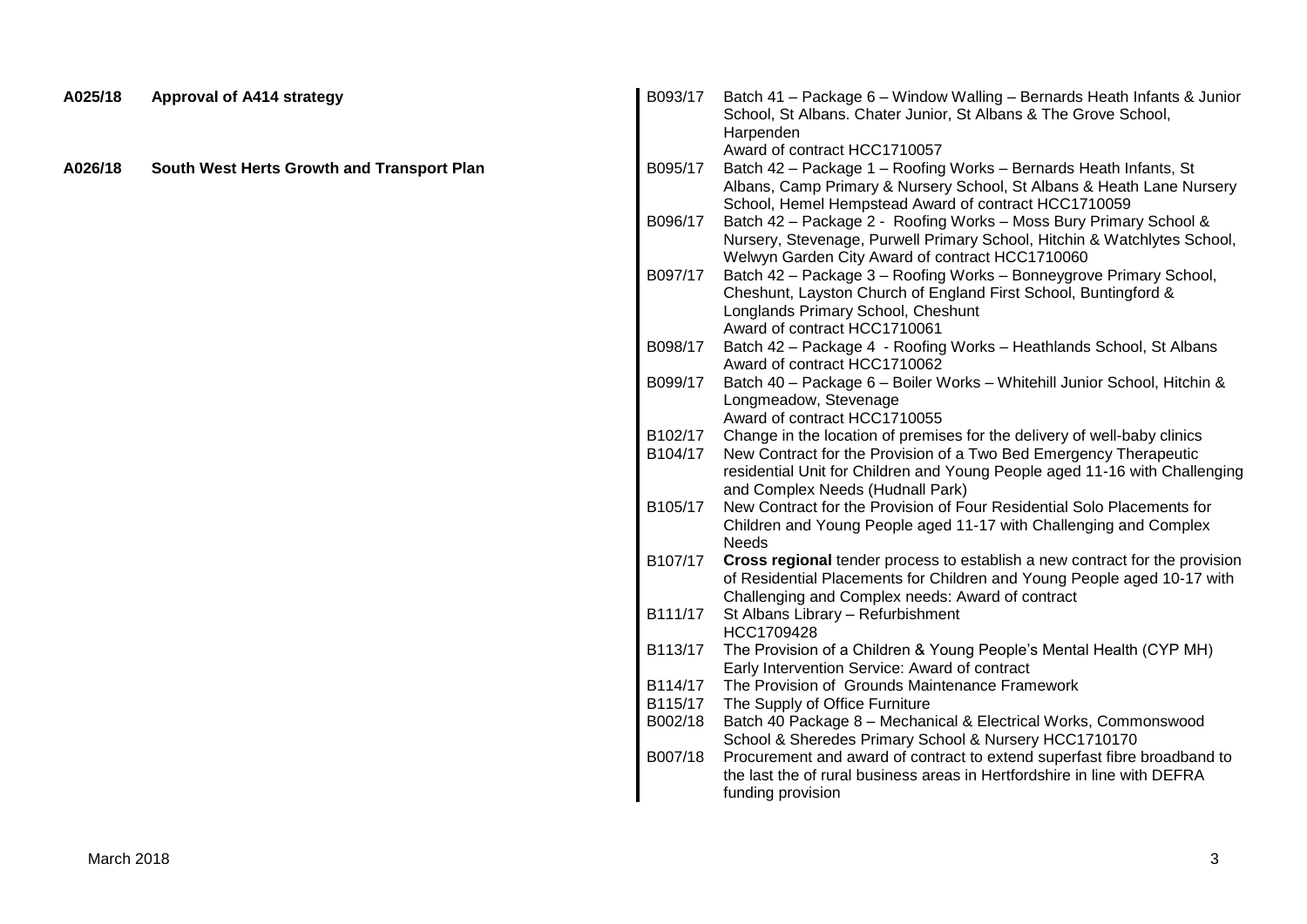| B009/18 | Provision of an abstinence focussed drug and alcohol recovery programme<br>- Award of contract                                              |
|---------|---------------------------------------------------------------------------------------------------------------------------------------------|
| B010/18 | Provision of adult weight management services - Award of contract                                                                           |
| B011/18 | Tender process for Homecare provision for Children and Young People -                                                                       |
|         | Domiciliary, Personal and Community Enabling Care.                                                                                          |
| B013/18 | Single Tender Action - For Special Educational Needs & Disability (SEND)                                                                    |
|         | Local Offer Helpline - Award of contract                                                                                                    |
| B014/18 | Re-procurement and award of contract to undertake routine vegetation                                                                        |
|         | management on the Rights of Way network in Hertfordshire from 2018 to<br>2022.                                                              |
| B015/18 | Extension of contract between Hertfordshire County Council and Herts for                                                                    |
|         | Learning                                                                                                                                    |
| B016/18 | West Herts College - Building Cleaning: Extension to existing contract.                                                                     |
| B017/18 | Redbourn and Wheathampstead Extension / refurbishments to existing fire                                                                     |
|         | stations / relocation of local libraries with shared community facilities: Award                                                            |
|         | of contract                                                                                                                                 |
|         | HCC1810351                                                                                                                                  |
| B018/18 | The Supply of Exercise Books in collaboration with Hampshire County<br>Council                                                              |
| B019/18 | The extension by single tender of the contract with Carers in Herts for                                                                     |
|         | support to carers                                                                                                                           |
| B020/18 | The extension of contracts with community voluntary organisations for                                                                       |
|         | community navigators & hospital discharge service, specialist carers                                                                        |
|         | support, Herts help, user involvement                                                                                                       |
| B021/18 | Extension of ACS Advocacy contract                                                                                                          |
| B022/18 | Council response to consultation to community governance reviews<br>of Bishops Stortford and Buntingford Town Councils                      |
| B023/18 | Formal transfer of commissioning responsibility for Tier 2 Plus                                                                             |
|         | enuresis to the clinical commissioning groups for Hertfordshire                                                                             |
| B024/18 | Reduction in the value of the contract for provision of sexual health                                                                       |
|         | services                                                                                                                                    |
| B025/18 | Young Carers Support Service - Award of contract                                                                                            |
| B026/18 | Whether to exercise option to acquire land at west of Royston                                                                               |
| B027/18 | Future of the old fire station, High Street, Ware                                                                                           |
| B028/18 | Approval of a policy for discretionary disabled facilities grants and<br>other forms of assistance to enable residents to stay in their own |
|         | homes                                                                                                                                       |
| B029/18 | <b>Consultation on revised Local Flood Risk Management Strategy for</b>                                                                     |
|         | <b>Hertfordshire</b>                                                                                                                        |
| B030/18 | Tender awards for provision of various education coach service                                                                              |
|         | contracts starting September 2018                                                                                                           |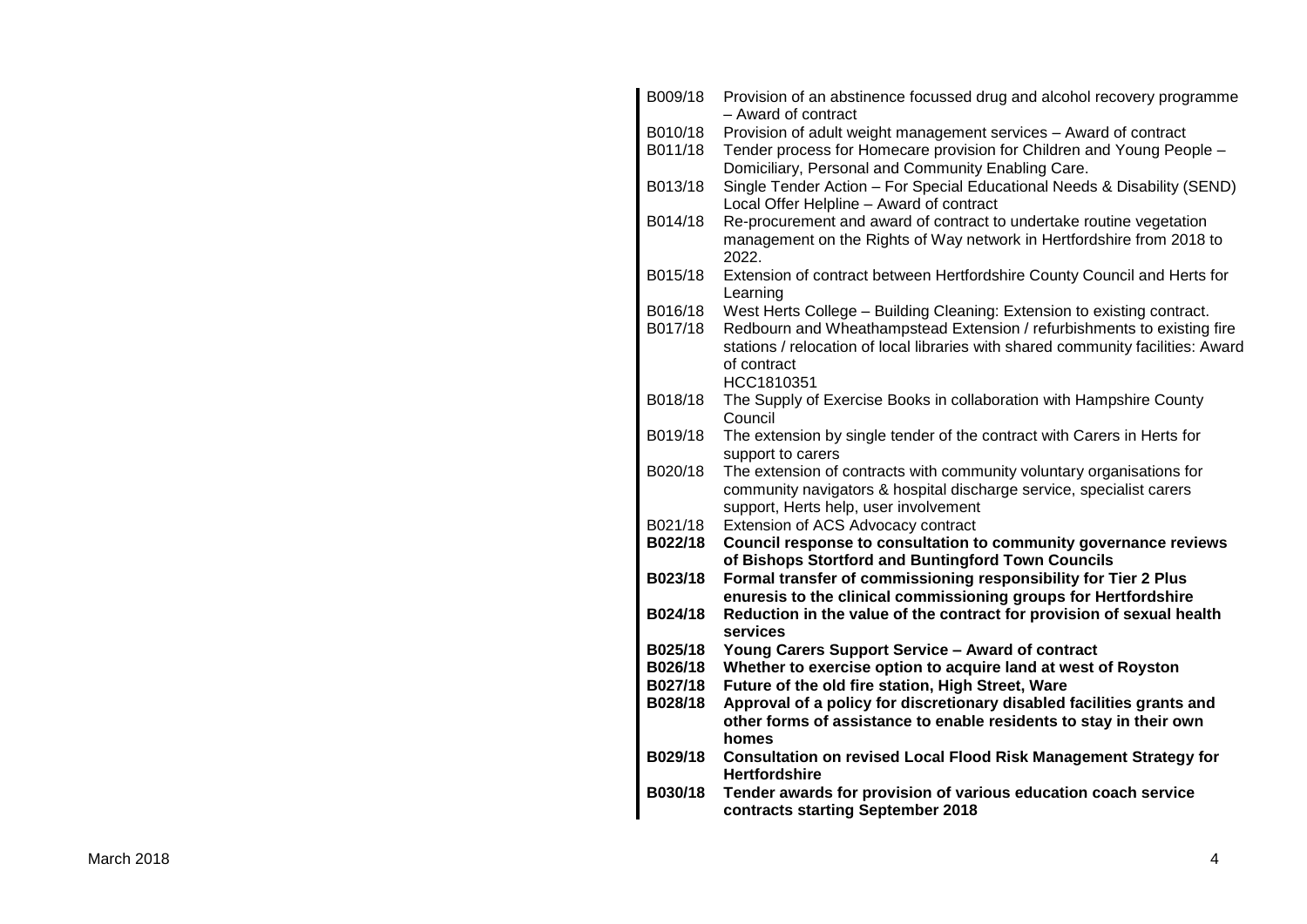| B031/18 | Procurement of support at home for Early Supported Discharge<br><b>Service for Stroke</b>                                       |
|---------|---------------------------------------------------------------------------------------------------------------------------------|
|         | (Initial period 20 months to 31 March 2020, with the option on a 12<br>month extension)                                         |
| B032/18 | <b>ACS Market Position Statements - for review</b>                                                                              |
| B033/18 | Provision of an ERP system for Herts FullStop                                                                                   |
| B034/18 | Supply of Education Year diaries, calendars, planners and calendar<br>year diaries in conjunction with Hampshire County Council |
| B035/18 | Provision of an all-age drug and alcohol treatment service - Award of<br>contract                                               |
| B036/18 | Provision of a drug and alcohol community rehabilitation service                                                                |
| B037/18 | Provision of Art Therapy Sessions - Award of contract                                                                           |
| B038/18 | Contract for the provision of bulking and transfer arrangements for<br><b>Local Authority Collected Waste</b>                   |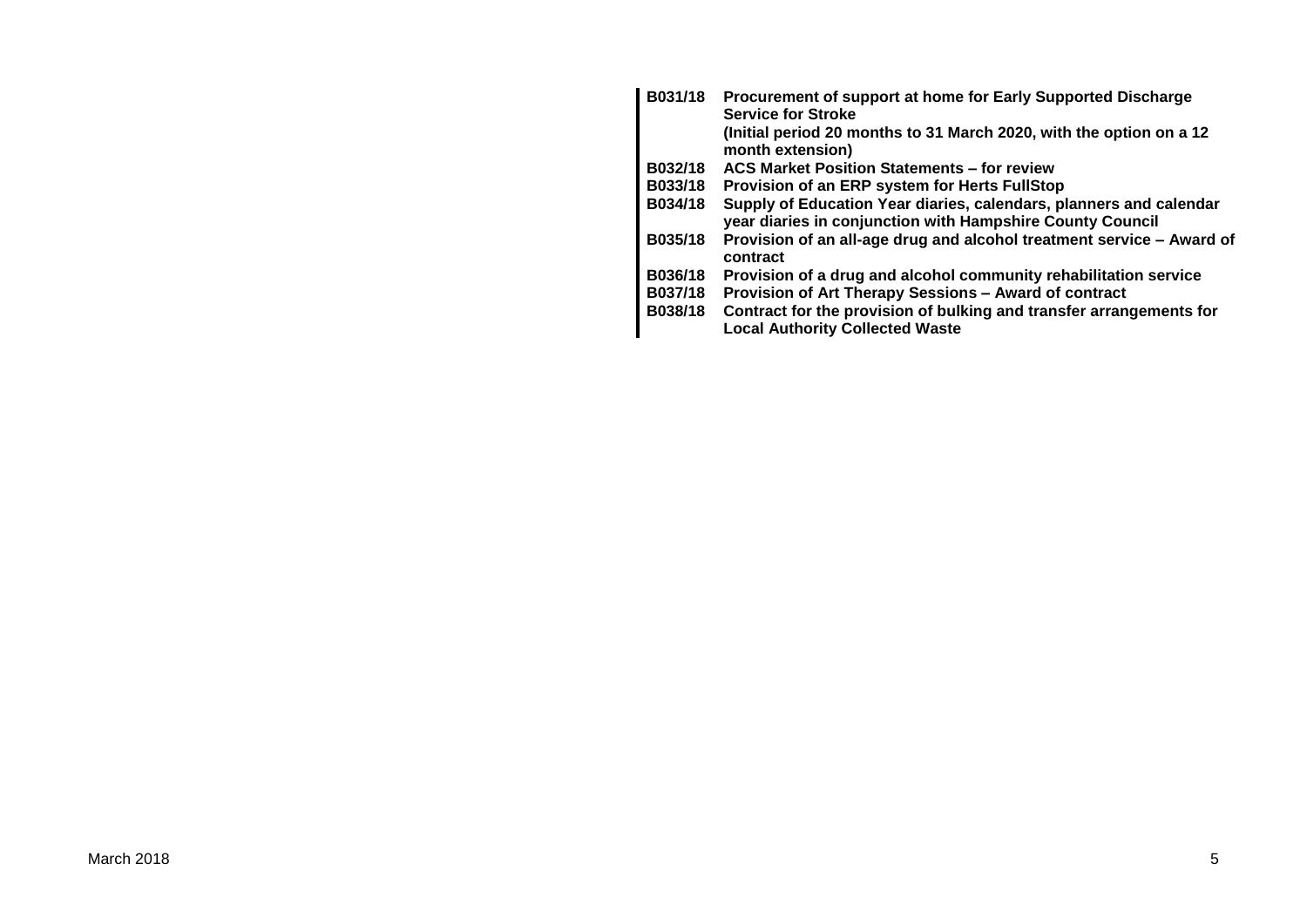| Ref. No. | <b>Matter for Decision</b>                                                                     | Date<br>decision to<br>be made | <b>Cabinet Panels to be</b><br>consulted                                  | <b>Officer contact for</b><br>this matter | <b>Documents to be</b><br>considered" <sup>++</sup>                                                                                                                                                           | <b>Exempt from the</b><br><b>Council's Call-In</b><br><b>Procedures</b><br>Yes / No |
|----------|------------------------------------------------------------------------------------------------|--------------------------------|---------------------------------------------------------------------------|-------------------------------------------|---------------------------------------------------------------------------------------------------------------------------------------------------------------------------------------------------------------|-------------------------------------------------------------------------------------|
| A019/17  | Approval 15 Year Plan for<br>vision for social care in the<br>County                           | 19/03/2018                     | Adult Care & Health<br><b>Cabinet Panel</b>                               | Helen Maneuf<br>01992 556350              | Report of the Director of Adult<br><b>Care Services</b>                                                                                                                                                       | No                                                                                  |
| A089/17  | <b>Highways Integrated Works</b><br>Programme & Procurement<br>Routes 2018/2019                | 19/03/2018                     | <b>Highways Cabinet Panel</b>                                             | <b>Graham Barrow</b><br>01992 658196      | Report of the Chief Executive<br>& Director of Environment                                                                                                                                                    | No                                                                                  |
| A010/18  | Provision of a sustainable<br>household waste recycling<br>service                             | 19/03/2018                     | <b>Community Safety &amp;</b><br>Waste Management<br><b>Cabinet Panel</b> | Matthew King<br>01992 556207              | Report of the Chief Executive<br>& Director of Environment                                                                                                                                                    | No                                                                                  |
| A014/18  | Hertfordshire County Council -<br>Appointment of joint venture<br>property development partner | 19/03/2018                     | Resources, Property<br>and the Economy<br><b>Cabinet Panel</b>            | Mike Evans<br>Tel 01992 555634            | Report of the Director of<br><b>Resources</b><br>Part I and Part II Report - due<br>to 'Information relating to the<br>financial or business affairs of<br>any particular person<br>(including the Council)'. | No                                                                                  |
| A015/18  | Proposed acquisition of land to<br>the south of Bygrave Road,<br><b>Baldock</b>                | 19/03/2018                     | Resources, Property<br>and the Economy<br><b>Cabinet Panel</b>            | Mike Evans<br>Tel 01992 555634            | Report of the Director of<br>Resources<br>Part I and Part II Report - due<br>to 'Information relating to the<br>financial or business affairs of<br>any particular person<br>(including the Council)'.        | No                                                                                  |

**PART A: DECISIONS BY CABINET** Note: New items and amendments are shown in **bold.**

1

The address from which, subject to any prohibition or restriction on their disclosure, copies of, or extracts from, any document listed is available is County Hall, Pegs Lane, Hertford, SG13 8DE. Other documents relevant to these matters may be submitted to the decision maker. To request details of such documents (if any) as they become available contact Elaine Shell, Democratic Services Manager by email [\(elaine.shell@hertfordshire.gov.uk\)](mailto:elaine.shell@hertfordshire.gov.uk) or phone (01992 555565). \*\*\* In accordance with Regulation 10(1) of The Local Authorities (Executive Arrangements) (Meetings and Access to Information) (England) Regulations 2012 (the '2012 Regulations') this item of business will be considered by Cabinet at its meeting 19 March 2018. Notices issued, as required by the 2012 Regulations, can be viewed at<http://cmis.hertfordshire.gov.uk/hertfordshire/Calendarofcouncilmeetings/tabid/70/ctl/ViewMeetingPublic/mid/397/Meeting/659/Committee/8/Default.aspx> <sup>††</sup> Documents to be considered by the Cabinet are published in the Council's website at<https://cmis.hertsdirect.org/hertfordshire/Calendarofcouncilmeetings.aspx>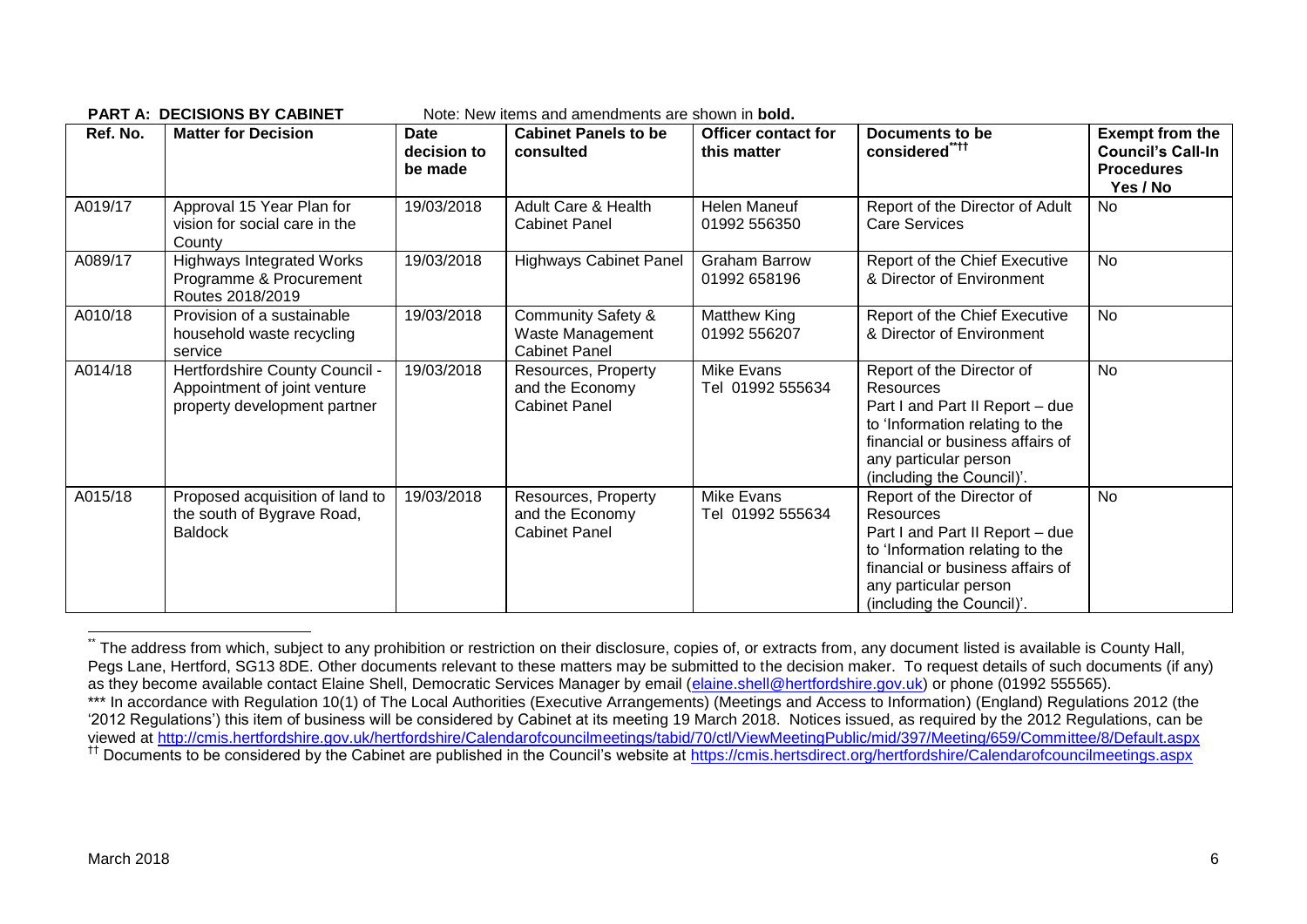| $***$   | <b>Proposed changes to Social</b><br><b>Care Charging Policy</b>                                                                                                                                                                                                                       | 19/03/2018 | <b>Adult Care and Health</b><br><b>Cabinet Panel</b>                  | <b>Helen Maneuf</b><br>01438 845502       | <b>Report of the Director of</b><br><b>Adult Care Services</b> | <b>No</b> |
|---------|----------------------------------------------------------------------------------------------------------------------------------------------------------------------------------------------------------------------------------------------------------------------------------------|------------|-----------------------------------------------------------------------|-------------------------------------------|----------------------------------------------------------------|-----------|
| A006/18 | Hertfordshire County Council<br>Membership of emerging Sub-<br><b>National Transport Bodies</b>                                                                                                                                                                                        | 23/04/2018 | Environment, Planning<br>& Transport Panel                            | Jan Hayes-Griffin,<br>01992 555203        | Report of the Chief Executive<br>& Director of Environment     | <b>No</b> |
| A069/17 | Proposal to reconfigure<br>existing services to schools to<br>support them to meet the<br>needs of primary aged children<br>with Specific Learning<br>Difficulties (SpLD) by 31<br>August 2018                                                                                         | 23/04/2018 | <b>Education Libraries &amp;</b><br><b>Localism Cabinet Panel</b>     | Simon Newland<br>01992 555738             | Report of the Director of<br><b>Childrens Services</b>         | <b>No</b> |
| A011/18 | Decision on whether to adopt<br>an alternative delivery model<br>for Hertfordshire Libraries                                                                                                                                                                                           | 23/04/2018 | <b>Education Libraries &amp;</b><br><b>Localism Cabinet Panel</b>     | <b>Taryn Pearson-Rose</b><br>01992 556651 | Report of the Director of<br>Resources                         | No        |
| A016/18 | <b>Adult Care Services -</b><br>proposed participation in<br><b>European Structural and</b><br><b>Investment Funds Grant:</b><br><b>Upskilling the workforce</b>                                                                                                                       | 23/04/2018 | <b>Adult Care Services</b><br><b>Cabinet Panel</b>                    | <b>Helen Maneuf</b><br>01438 845502       | <b>Report of the Director of</b><br><b>Adult Care Services</b> | <b>No</b> |
| A017/18 | Whether to publish a<br>statutory notice in respect of<br>the proposal to enlarge the<br>premises of Belswains<br><b>Primary School, Hemel</b><br><b>Hempstead and St Peter's</b><br><b>School, St Albans taking</b><br>into consideration the<br>outcome of a public<br>consultation. | 23/04/2018 | <b>Education, Libraries &amp;</b><br><b>Localism Cabinet</b><br>Panel | <b>Pauline Davis</b><br>01992 555865      | <b>Report of the Director of</b><br><b>Children's Services</b> | <b>No</b> |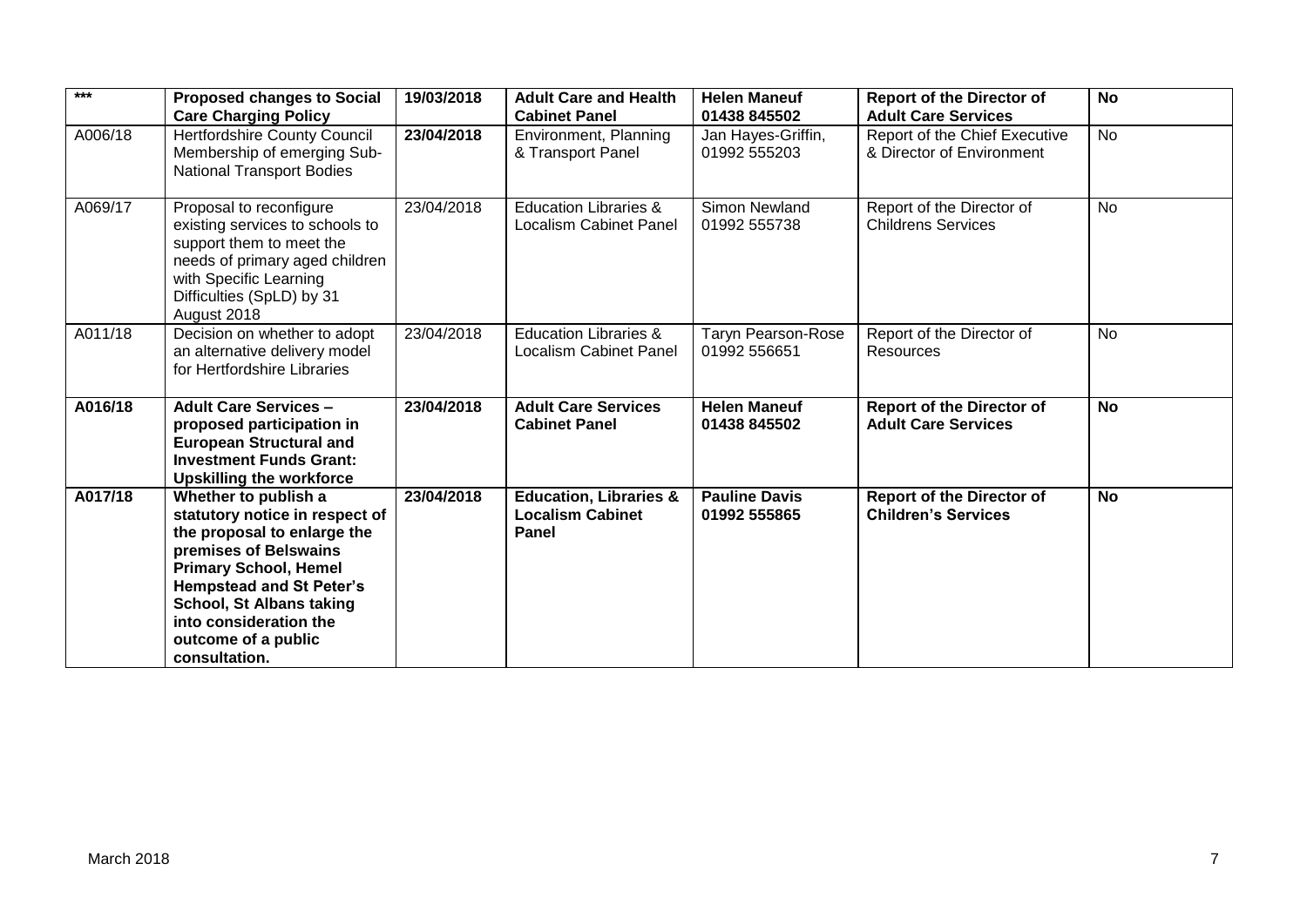| A018/18 | Whether to publish a<br>statutory notice in respect of<br>the proposal to enlarge and<br>relocate Westfield<br><b>Community Primary School</b><br>to a new school site at High<br>Leigh, Hoddesdon, taking<br>into consideration the<br>outcome of a public<br>consultation. | 23/04/2018                                                             | <b>Education, Libraries &amp;</b><br><b>Localism Cabinet</b><br>Panel                                                                     | <b>Brenda Dennett</b><br>01992 555813   | <b>Report of the Director of</b><br><b>Children's Services</b>                                                                                                                                                                    | <b>No</b> |
|---------|------------------------------------------------------------------------------------------------------------------------------------------------------------------------------------------------------------------------------------------------------------------------------|------------------------------------------------------------------------|-------------------------------------------------------------------------------------------------------------------------------------------|-----------------------------------------|-----------------------------------------------------------------------------------------------------------------------------------------------------------------------------------------------------------------------------------|-----------|
| A019/18 | To consider proposed<br>financial contributions in<br>relation to Tower Primary<br>School, Ware                                                                                                                                                                              | 23/04/18                                                               | <b>Education, Libraries &amp;</b><br><b>Localism Cabinet</b><br>Panel<br><b>Resources, Property &amp;</b><br>the Economy Cabinet<br>Panel | <b>Juliet Whitehead</b><br>01438 844880 | <b>Report of the Director of</b><br><b>Children's Services</b><br>Part I and Part II Report -<br>due to 'Information relating<br>to the financial or business<br>affairs of any particular<br>person (including the<br>Council)'. | <b>No</b> |
| A012/18 | Adoption of revised Minerals<br>And Waste Development<br>Scheme                                                                                                                                                                                                              | Cabinet<br>14/05/2018<br>County<br>Council<br>17/07/2018               | Environment, Planning<br>& Transport Panel                                                                                                | <b>Julie Greaves</b><br>01992 556227    | Report of the Chief Executive<br>& Director of Environment                                                                                                                                                                        | Yes       |
| A013/18 | Approval of Local Transport<br>Plan                                                                                                                                                                                                                                          | Cabinet<br>14/05/2018<br>County<br>Council<br>22/05/2018               | Environment, Planning<br>& Transport Panel                                                                                                | <b>Trevor Mason</b><br>01992 556117     | Report of the Chief Executive<br>& Director of Environment                                                                                                                                                                        | Yes       |
| A020/18 | <b>Children and Young</b><br>People's Plan                                                                                                                                                                                                                                   | <b>Cabinet</b><br>14/05/2014<br>County<br><b>Council</b><br>17/07/2018 | <b>Children's Services</b><br><b>Cabinet Panel</b><br><b>Education, Libraries</b><br>and Localism Cabinet<br>Panel                        | <b>Jenny Coles</b><br>01992 555755      | <b>Report of the Director of</b><br><b>Children's Services</b>                                                                                                                                                                    | <b>No</b> |
| A090/17 | To consider whether to<br>approve proposed changes to<br>the current Highways<br>Resilience Network.                                                                                                                                                                         | 18/06/2018                                                             | <b>Highways Cabinet Panel</b>                                                                                                             | <b>Graham Barrow</b><br>01992 658196    | Report of the Chief Executive<br>& Director of Environment                                                                                                                                                                        | <b>No</b> |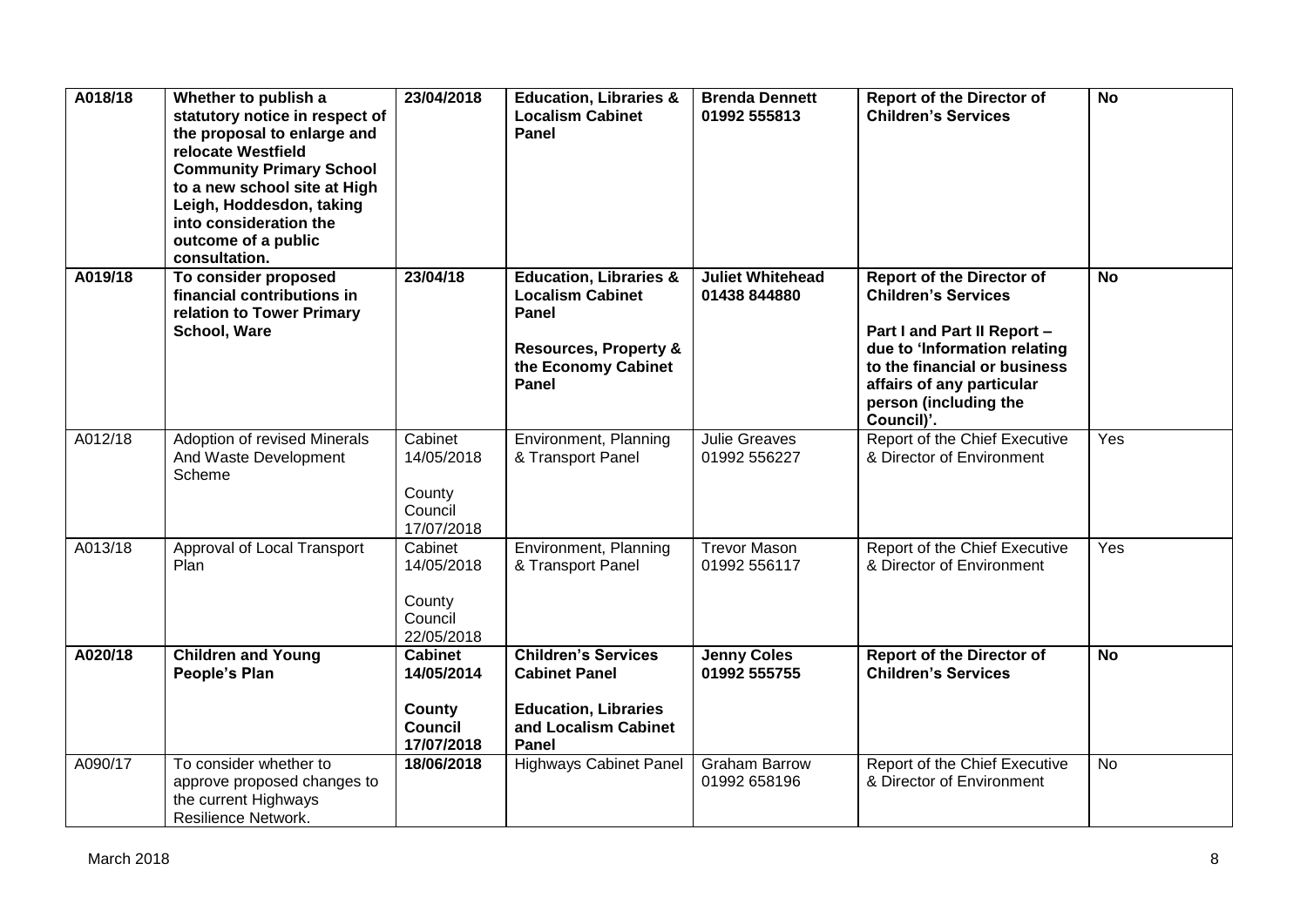| A021/18 | <b>Proposed LED Illumination</b><br><b>Strategy</b>                  | 18/06/2108 | <b>Highways Cabinet</b><br><b>Panel</b>                               | <b>Mike</b><br>Younghusband<br>01992 658171 | <b>Report of the Director of the</b><br><b>Chief Executive and Director</b><br>of Environment | No        |
|---------|----------------------------------------------------------------------|------------|-----------------------------------------------------------------------|---------------------------------------------|-----------------------------------------------------------------------------------------------|-----------|
| A022/18 | <b>Approval of Winter Service</b><br><b>Operational Plan 2018/19</b> | 18/06/2018 | <b>Highways Cabinet</b><br><b>Panel</b>                               | <b>Steve Johnson</b><br>01992 658126        | <b>Report of the Director of the</b><br><b>Chief Executive and Director</b><br>of Environment | <b>No</b> |
| A023/18 | <b>Approval of Hertfordshire</b><br>Carers Strategy 2018 - 2021      | 18/06/2018 | <b>Adult Care and Health</b><br><b>Cabinet Panel</b>                  | <b>Ted Maddex</b><br>01438 843574           | <b>Report of the Director of</b><br><b>Adult Care Services</b>                                | <b>No</b> |
| A024/18 | <b>Adult Care Services</b><br><b>Workforce Strategy</b>              | 18/06/2018 | <b>Adult Care and Health</b><br><b>Cabinet Panel</b>                  | <b>Frances Heathcote</b><br>01992 556343    | <b>Report of the Director of</b><br><b>Adult Care Services</b>                                | <b>No</b> |
| A025/18 | Approval of A414 strategy                                            | 09/07/2018 | <b>Environment, Planning</b><br>and Transport Cabinet<br><b>Panel</b> | Mike<br>Younghusband<br>01992 658171        | <b>Report of the Director of the</b><br><b>Chief Executive and Director</b><br>of Environment | No        |
| A026/18 | <b>South West Herts Growth</b><br>and Transport Plan                 | 09/07/2018 | <b>Environment, Planning</b><br>and Transport Cabinet<br>Panel        | <b>Rupert Thacker</b><br>01992 658176       | <b>Report of the Director of the</b><br><b>Chief Executive and Director</b><br>of Environment | No        |

# **Membership of Cabinet:**

| <b>Derrick Ashley</b>  | <b>Environment, Planning &amp; Transport</b>   | <b>Richard Roberts</b>    | <b>Public Health, Prevention &amp; Performance</b> |
|------------------------|------------------------------------------------|---------------------------|----------------------------------------------------|
| <b>Terry Douris</b>    | <b>Education, Libraries &amp; Localism</b>     | <b>Ralph Sangster</b>     | <b>Highways</b>                                    |
| <b>David Williams</b>  | <b>Leader of the Council</b>                   | <b>David Williams</b>     | <b>Resources, Property &amp; the Economy</b>       |
| <b>Teresa Heritage</b> | <b>Children's Services</b>                     | <b>Colette Wyatt-Lowe</b> | <b>Adult Care &amp; Health</b>                     |
| <b>Terry Hone</b>      | <b>Community Safety &amp; Waste Management</b> |                           |                                                    |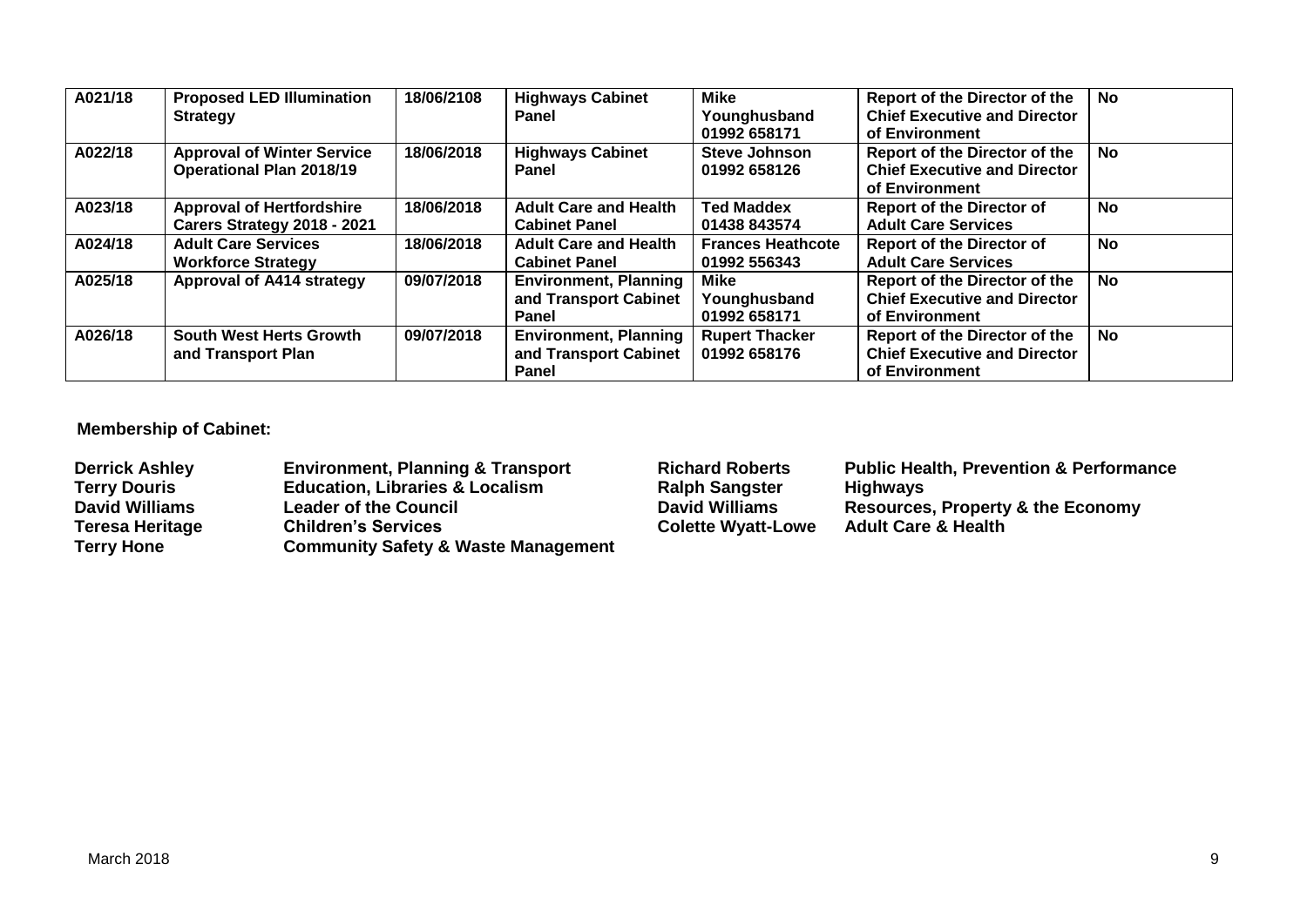**PART B: DECISIONS BY CHIEF OFFICERS Note: New items and amendments are shown in bold.** 

|         | <b>Issue for Decision</b>                                                                                                           | Name and Title of<br><b>Decision Maker</b>                                                              | Date, or<br>period<br>within<br>which,<br>decision to<br>be made | <b>Cabinet Panels to be</b><br>consulted | Officer contact for<br>this matter | Documents to be<br>considered <sup>##</sup> | <b>Exempt from the</b><br><b>Council's Call-In</b><br><b>Procedures</b><br>Yes / No |
|---------|-------------------------------------------------------------------------------------------------------------------------------------|---------------------------------------------------------------------------------------------------------|------------------------------------------------------------------|------------------------------------------|------------------------------------|---------------------------------------------|-------------------------------------------------------------------------------------|
| B059/16 | Re-Provision of<br>Drama and 6th<br>Form<br>Accommodation at<br>Barclay School,<br>Stevenage - Award<br>of Contract<br>(HCC1609121) | <b>Trevor Mose</b><br><b>Assistant Director</b><br>Property                                             | <b>April 2018</b><br>(was March)                                 |                                          | Jackie Aldridge<br>01992 588138    | See Note 2 below                            | <b>No</b>                                                                           |
| B001/18 | <b>Traffic Regulation</b><br>Orders - various<br>(see attached<br><b>Schedule</b> Appendix                                          | John Wood<br>Chief Executive &<br>Director of<br>Environment                                            | During the<br>period of this<br><b>Forward Plan</b>              |                                          | Rob Smith<br>01992 556118          | Reports from Lead<br><b>Officers</b>        | <b>No</b>                                                                           |
| B010/17 | <b>Business Water</b><br>Contract: Award of<br>Contract<br>(HCC1709401)                                                             | <b>Trevor Mose</b><br><b>Assistant Director</b><br>Property                                             | May 2018<br>(was April)                                          |                                          | Fiona Clark<br>01992 556008        | See Note 2 below                            | No                                                                                  |
| B011/17 | Four new Fire<br>Appliances for Fires<br>& Rescue Services:<br><b>Award of Contract</b>                                             | <b>Steve Tant</b><br>Fire & Rescue<br>Service Assistant<br><b>Chief Fire Officer</b><br>Service Support | <b>March 2018</b><br>(was<br><b>February</b><br>2018)            |                                          | Mark Barber<br>01992 507580        | See Note 2 below                            | <b>No</b>                                                                           |

1

<sup>‡‡</sup> The address from which, subject to any prohibition or restriction on their disclosure, copies of, or extracts from, any document listed is available is County Hall, Pegs Lane, Hertford, SG13 8DE. Other documents relevant to these matters may be submitted to the decision maker. To request details of such documents (if any) as they become available contact Elaine Shell, Democratic Services Manager by email [\(elaine.shell@hertfordshire.gov.uk\)](mailto:elaine.shell@hertfordshire.gov.uk) or phone (01992 55565).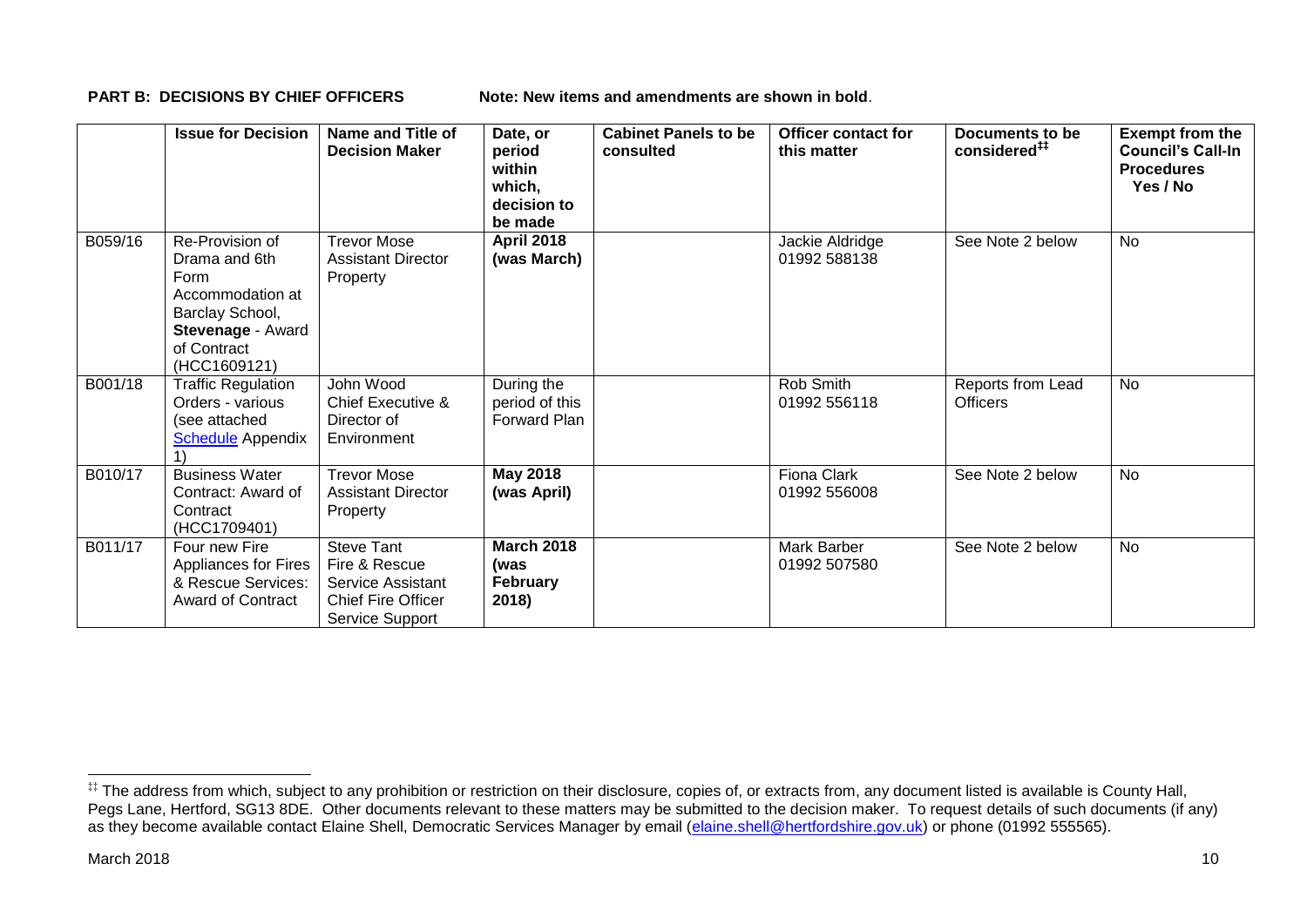| B033/17 | Award Tender for<br><b>Residential Home</b><br>for Children and<br>Young People<br>(C&YP) aged 13-18<br>with Autism,<br>Learning Difficulties<br>and/or Behaviour<br>that Challenges at<br>Wynchlands<br>Crescent, St Albans | Jenny Coles<br>Director of Children's<br><b>Services</b>               | March 2018<br>(was January<br>2018)    | Martha Moroney<br>01992 588967    | See Note 2 below        | <b>No</b> |
|---------|------------------------------------------------------------------------------------------------------------------------------------------------------------------------------------------------------------------------------|------------------------------------------------------------------------|----------------------------------------|-----------------------------------|-------------------------|-----------|
| B035/17 | Dynamic<br>Purchasing<br>Systems for the<br>Supply of Copier<br>Paper (in<br>collaboration with<br>Hampshire County<br>Council)                                                                                              | Glenn Facey<br><b>Head of Herts Full</b><br>Stop                       | <b>March 2018</b><br>(was<br>February) | James Conway<br>01707 292376      | See Note 2 & 3<br>below | <b>No</b> |
| B049/17 | Providing support in<br>peoples' homes<br>(Spot Accreditation)<br>Award of Contract                                                                                                                                          | Frances Heathcote<br>Assistant Director,<br>Community<br>Commissioning | <b>April 2018</b><br>(was March)       | Daisy Sanghera<br>01438 843391    | See note 2 below        | <b>No</b> |
| B058/17 | Change in the<br>location of<br>premises for the<br>delivery of sexual<br>health services                                                                                                                                    | Jim McManus<br>Director of Public<br>Health                            | <b>April 2018</b><br>(was<br>February) | <b>Brian Gale</b><br>01438 843537 |                         | <b>No</b> |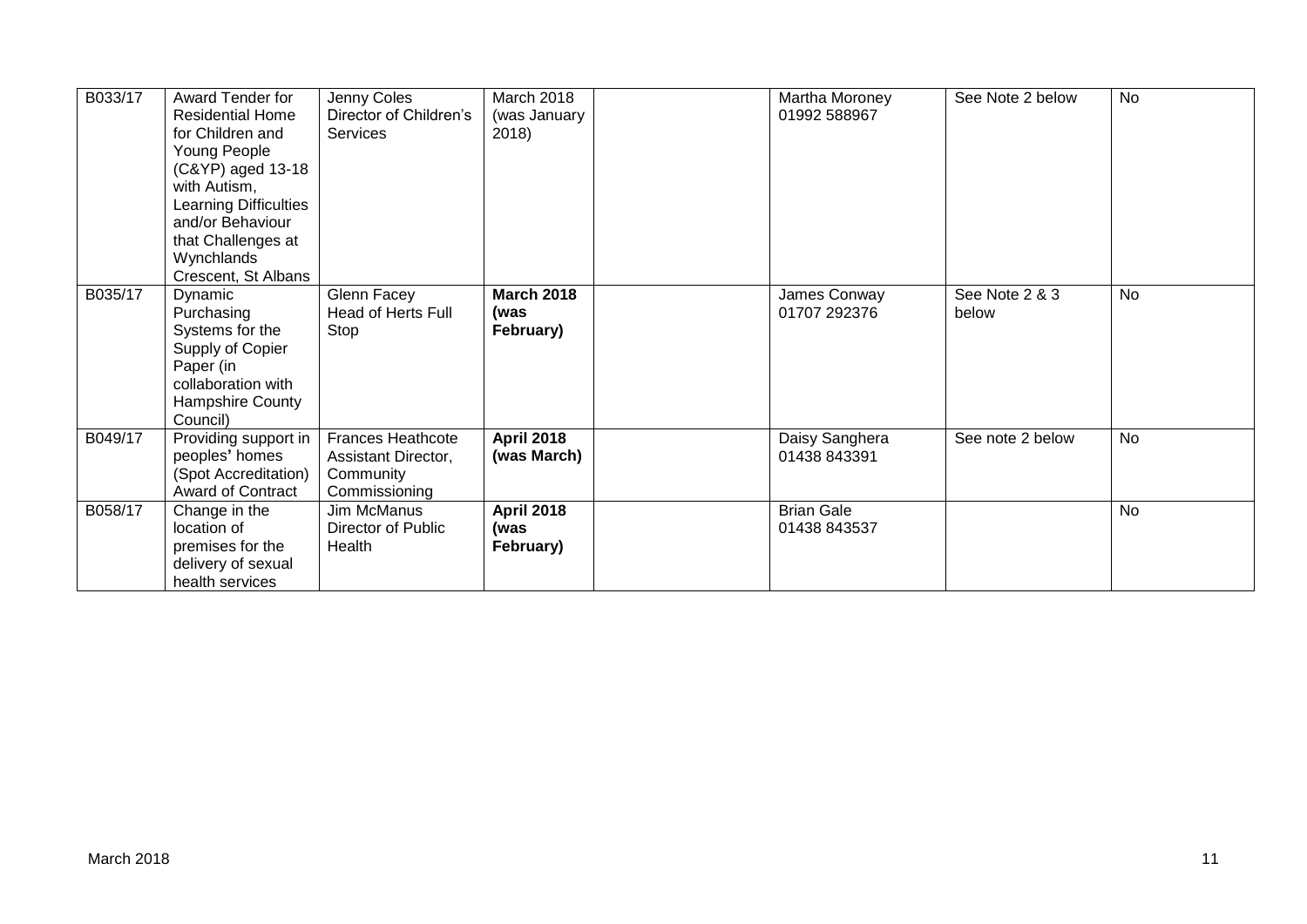| B060/17<br>B072/17 | To re commission<br>the Regional<br>Partnership<br>Contract for the<br>Provision of<br>Residential and<br>Educational<br>Services for<br>Children and Young<br>People with<br>Complex Needs via<br>competitive tender<br>Regional Partners-<br><b>Bracknell Forest</b><br>Borough Council,<br>Buckinghamshire<br>County Council,<br><b>Milton Keynes</b><br>Council,<br><b>Oxfordshire County</b><br>Council, Reading<br><b>Borough Council</b><br>Slough Borough<br>Council<br>Hertfordshire | Jenny Coles<br>Director of Children's<br>Services<br>Jenny Coles | <b>July 2018</b><br>(was<br>February)<br><b>March 2018</b> | Lynn Knowles<br>07740 918847<br><b>Helen Gledhill</b> | See Note 2 & 3<br>below<br>See Note 2 below | <b>No</b><br><b>No</b> |
|--------------------|-----------------------------------------------------------------------------------------------------------------------------------------------------------------------------------------------------------------------------------------------------------------------------------------------------------------------------------------------------------------------------------------------------------------------------------------------------------------------------------------------|------------------------------------------------------------------|------------------------------------------------------------|-------------------------------------------------------|---------------------------------------------|------------------------|
|                    | Sunflower<br>Domestic Abuse<br>Hub & Champions<br>Pathway - Award of<br>contract                                                                                                                                                                                                                                                                                                                                                                                                              | Director of Children's<br>Services                               | (was<br>February)                                          | 07812 322978                                          |                                             |                        |
| B073/17            | Demolition &<br>rebuild of The<br>Hemel School-<br>Sports Hall<br>HCC1709908                                                                                                                                                                                                                                                                                                                                                                                                                  | <b>Trevor Mose</b><br><b>Assistant Director</b><br>Property      | <b>April 2018</b><br>(was March<br>2018)                   | Jackie Aldridge<br>01992 588138                       | See Note 2 below                            | <b>No</b>              |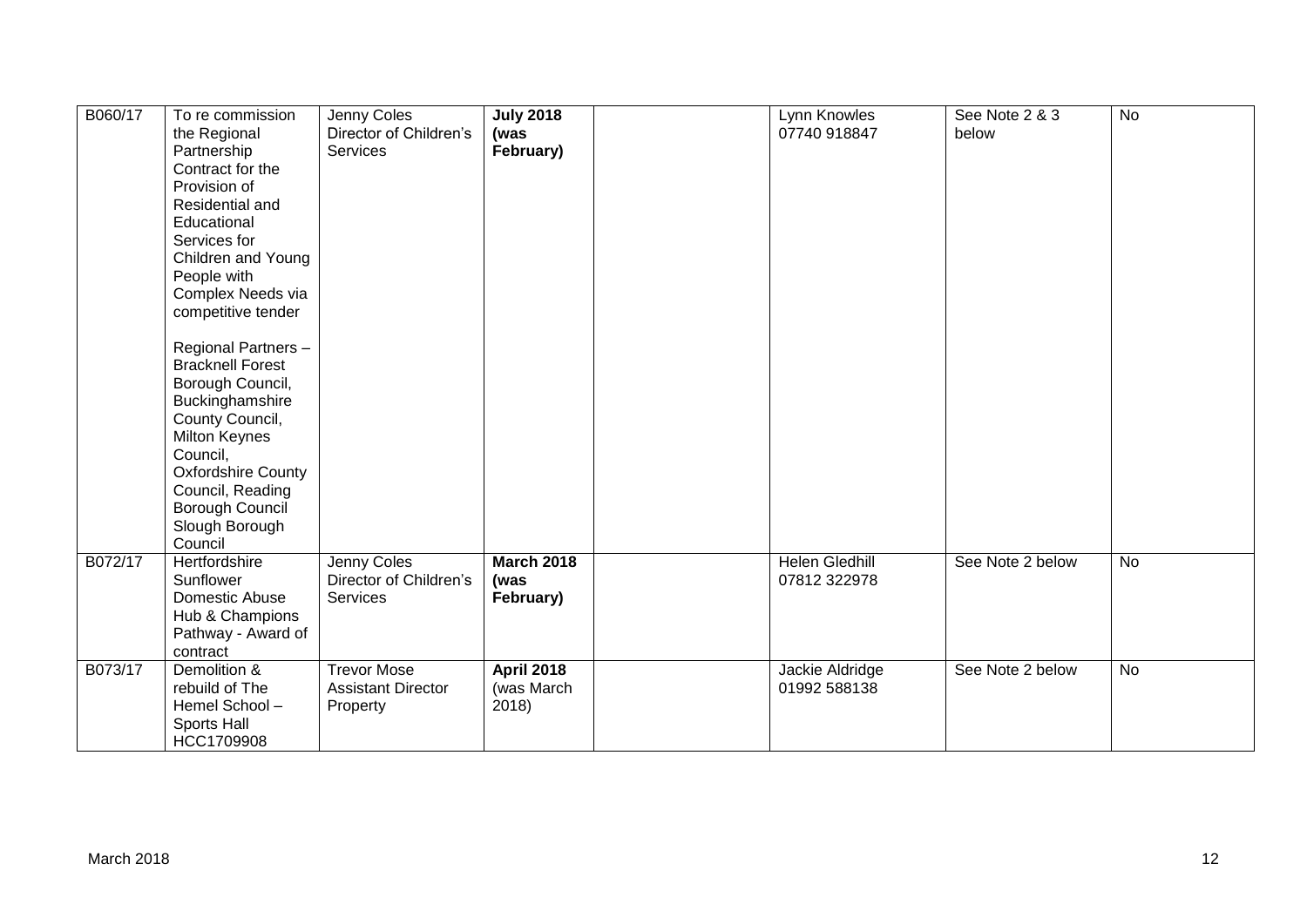| B074/17 | Tender of 19-21<br>Wilbury Road - for<br>Residential<br>Learning Disability<br>Service                                                                                                  | <b>Frances Heathcote</b><br><b>Assistant Director</b><br><b>Adult Care Services</b>          | March 2018<br>(was January<br>2018)     | Annette Miles<br>01438 843153        | See Note 2 below     | <b>No</b> |
|---------|-----------------------------------------------------------------------------------------------------------------------------------------------------------------------------------------|----------------------------------------------------------------------------------------------|-----------------------------------------|--------------------------------------|----------------------|-----------|
| B078/17 | PEP7 - Expansion<br>at Millfield First and<br>Nursery School,<br>Buntingford<br>HCC1709929                                                                                              | <b>Trevor Mose</b><br><b>Assistant Director</b><br>Property                                  | <b>May 2018</b><br>(was March)          | Jackie Aldridge<br>01992 588138      | See note 2 below     | <b>No</b> |
| B080/17 | PEP7 - Expansion<br>at St Catherine's<br>VC Church of<br><b>England Primary</b><br>School, Hoddesdon<br>HCC1709930                                                                      | <b>Trevor Mose</b><br><b>Assistant Director</b><br>Property                                  | <b>May 2018</b><br>(March)              | Jackie Aldridge<br>01992 588138      | See note 2 below     | <b>No</b> |
| B081/17 | Provision and<br>Support of a waste<br>management data<br>system                                                                                                                        | Simon Aries<br><b>Assistant Director</b><br>Transport waste &<br>environmental<br>Management | <b>March 2018</b><br>(was<br>February)  | <b>Matthew King</b><br>01992 556207  | See note 2 below     | No        |
| B082/17 | Joint evaluation<br>process of bids for<br><b>Adult Care Services</b><br>and Childrens<br>Services Advocacy<br>services: Award of<br>Contract LOTS 1-<br>4 (LOT 5 awarded)              | Frances Heathcote<br>Assistant Director,<br>Commissioning                                    | <b>March 2018</b><br>(was<br>February)  | Shanie Hutton<br>01442 454472        | See note 2 below     | <b>No</b> |
| B083/17 | Dynamic<br>Purchasing System<br>for the supply of<br>Independent Living<br>Products (in<br>collaboration with<br>Hampshire County<br>Council and<br>Southend-on-Sea<br>Borough Council) | Glenn Facey<br><b>Head of Herts Full</b><br>Stop                                             | April 2018<br>(was<br>February<br>2018) | <b>Chris Mulhall</b><br>01707 281571 | See note 2 & 3 below | <b>No</b> |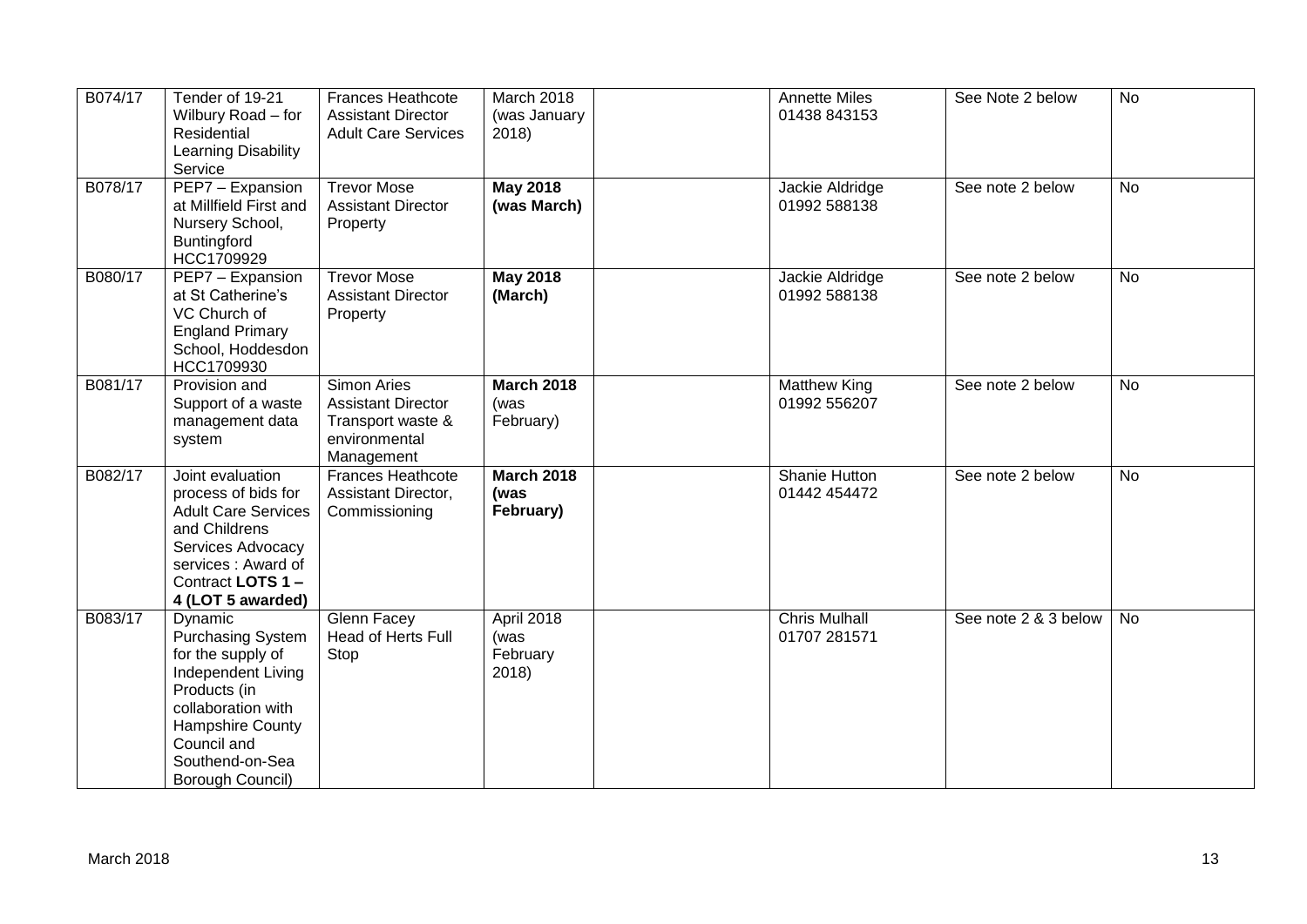| B089/17 | Batch $40 -$<br>Package 1 - Boiler<br>Works - Parkgate<br>School, Watford<br>Award of contract<br>HCC1710052                                                                                                                                     | <b>Trevor Mose</b><br><b>Assistant Director</b><br>Property | March 2018<br>(was<br>February<br>2018) | Jackie Aldridge<br>01992 588138 | See Note 2 below | <b>No</b> |
|---------|--------------------------------------------------------------------------------------------------------------------------------------------------------------------------------------------------------------------------------------------------|-------------------------------------------------------------|-----------------------------------------|---------------------------------|------------------|-----------|
| B090/17 | Batch 40 -<br>Package 3 - Boiler<br>Works - St<br>Andrews C of E<br>(VC) Primary<br>School, Stanstead<br>Abbotts, Priors<br><b>Wood Primary</b><br>School, Ware &<br><b>Studlands Rise</b><br>School, Royston<br>Award of Contract<br>HCC1710053 | <b>Trevor Mose</b><br><b>Assistant Director</b><br>Property | <b>April 2018</b><br>(was March)        | Jackie Aldridge<br>01992 588138 | See Note 2 below | <b>No</b> |
| B091/17 | Batch 40 -<br>Package 5 - Boiler<br>Works $-$<br>Cassiobury Infant &<br>Nursery School,<br>Watford & Margaret<br><b>Wix Primary</b><br>School, St Albans<br>Award of contract<br>HCC1710054                                                      | <b>Trevor Mose</b><br><b>Assistant Director</b><br>Property | <b>April 2018</b><br>(was March)        | Jackie Aldridge<br>01992 588138 | See Note 2 below | <b>No</b> |
| B092/17 | Batch 40 - Package<br>7 - Boiler Works -<br>Redbourn Infant &<br>Nursery School &<br>St Lukes School,<br>Redbourn<br>Award of contract<br>HCC1710056                                                                                             | <b>Trevor Mose</b><br><b>Assistant Director</b><br>Property | March 2018<br>(was<br>February<br>2018) | Jackie Aldridge<br>01992 588138 | See Note 2 below | <b>No</b> |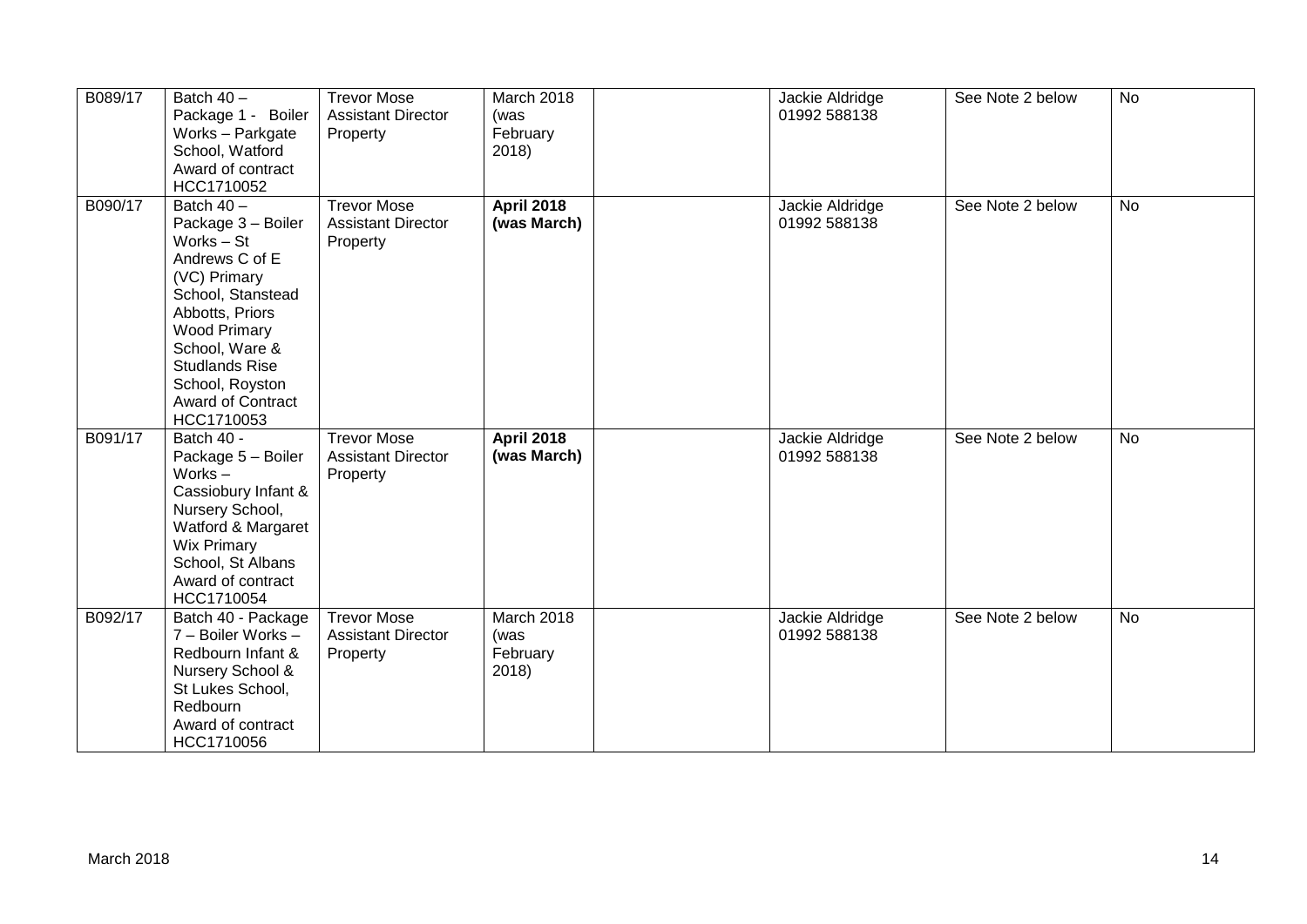| B093/17 | Batch $41 -$<br>Package $6-$<br>Window Walling -<br>Bernards Heath<br>Infants & Junior<br>School, St Albans.<br>Chater Junior, St<br>Albans & The<br>Grove School,<br>Harpenden<br>Award of contract<br>HCC1710057                             | <b>Trevor Mose</b><br><b>Assistant Director</b><br>Property | March 2018<br>(was<br>February<br>2018) | Jackie Aldridge<br>01992 588138 | See Note 2 below | No        |
|---------|------------------------------------------------------------------------------------------------------------------------------------------------------------------------------------------------------------------------------------------------|-------------------------------------------------------------|-----------------------------------------|---------------------------------|------------------|-----------|
| B095/17 | Batch $42 -$<br>Package 1-<br>Roofing Works-<br><b>Bernards Heath</b><br>Infants, St Albans,<br>Camp Primary &<br>Nursery School, St<br>Albans & Heath<br>Lane Nursery<br>School, Hemel<br><b>Hempstead Award</b><br>of contract<br>HCC1710059 | <b>Trevor Mose</b><br><b>Assistant Director</b><br>Property | March 2018<br>(was<br>February<br>2018) | Jackie Aldridge<br>01992 588138 | See Note 2 below | <b>No</b> |
| B096/17 | Batch 42 -<br>Package 2 -<br>Roofing Works -<br>Moss Bury Primary<br>School & Nursery,<br>Stevenage, Purwell<br>Primary School,<br>Hitchin &<br>Watchlytes School,<br>Welwyn Garden<br>City Award of<br>contract<br>HCC1710060                 | <b>Trevor Mose</b><br><b>Assistant Director</b><br>Property | March 2018<br>(was<br>February<br>2018) | Jackie Aldridge<br>01992 588138 | See Note 2 below | <b>No</b> |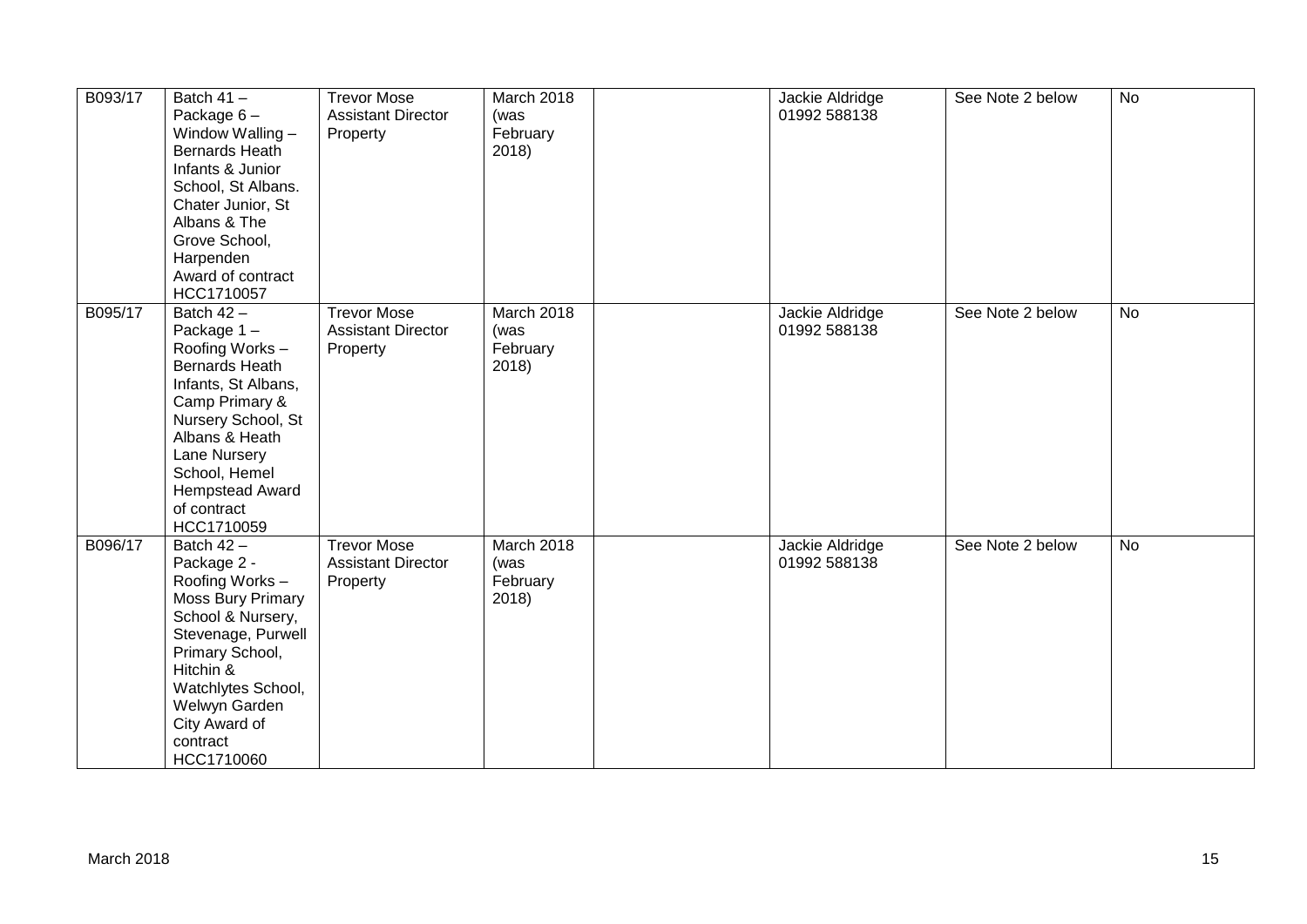| B097/17 | Batch $42 -$<br>Package 3-<br>Roofing Works -<br>Bonneygrove<br>Primary School,<br>Cheshunt, Layston<br>Church of England<br>First School,<br>Buntingford &<br>Longlands Primary<br>School, Cheshunt<br>Award of contract<br>HCC1710061 | <b>Trevor Mose</b><br><b>Assistant Director</b><br>Property | March 2018<br>(was<br>February<br>2018) | Jackie Aldridge<br>01992 588138   | See Note 2 below | <b>No</b> |
|---------|-----------------------------------------------------------------------------------------------------------------------------------------------------------------------------------------------------------------------------------------|-------------------------------------------------------------|-----------------------------------------|-----------------------------------|------------------|-----------|
| B098/17 | Batch $42 -$<br>Package 4 -<br>Roofing Works-<br>Heathlands School,<br>St Albans Award of<br>contract<br>HCC1710062                                                                                                                     | <b>Trevor Mose</b><br><b>Assistant Director</b><br>Property | March 2018<br>(was<br>February<br>2018) | Jackie Aldridge<br>01992 588138   | See Note 2 below | <b>No</b> |
| B099/17 | Batch 40 -<br>Package 6 - Boiler<br>Works - Whitehill<br>Junior School,<br>Hitchin &<br>Longmeadow,<br>Stevenage<br>Award of contract<br>HCC1710055                                                                                     | <b>Trevor Mose</b><br><b>Assistant Director</b><br>Property | March 2018<br>(was<br>February<br>2018) | Jackie Aldridge<br>01992 588138   | See Note 2 below | <b>No</b> |
| B102/17 | Change in the<br>location of<br>premises for the<br>delivery of well-<br>baby clinics                                                                                                                                                   | Jim McManus<br>Director of Public<br>Health                 | <b>March 2018</b><br>(was<br>February)  | <b>Brian Gale</b><br>01438 843537 |                  | <b>No</b> |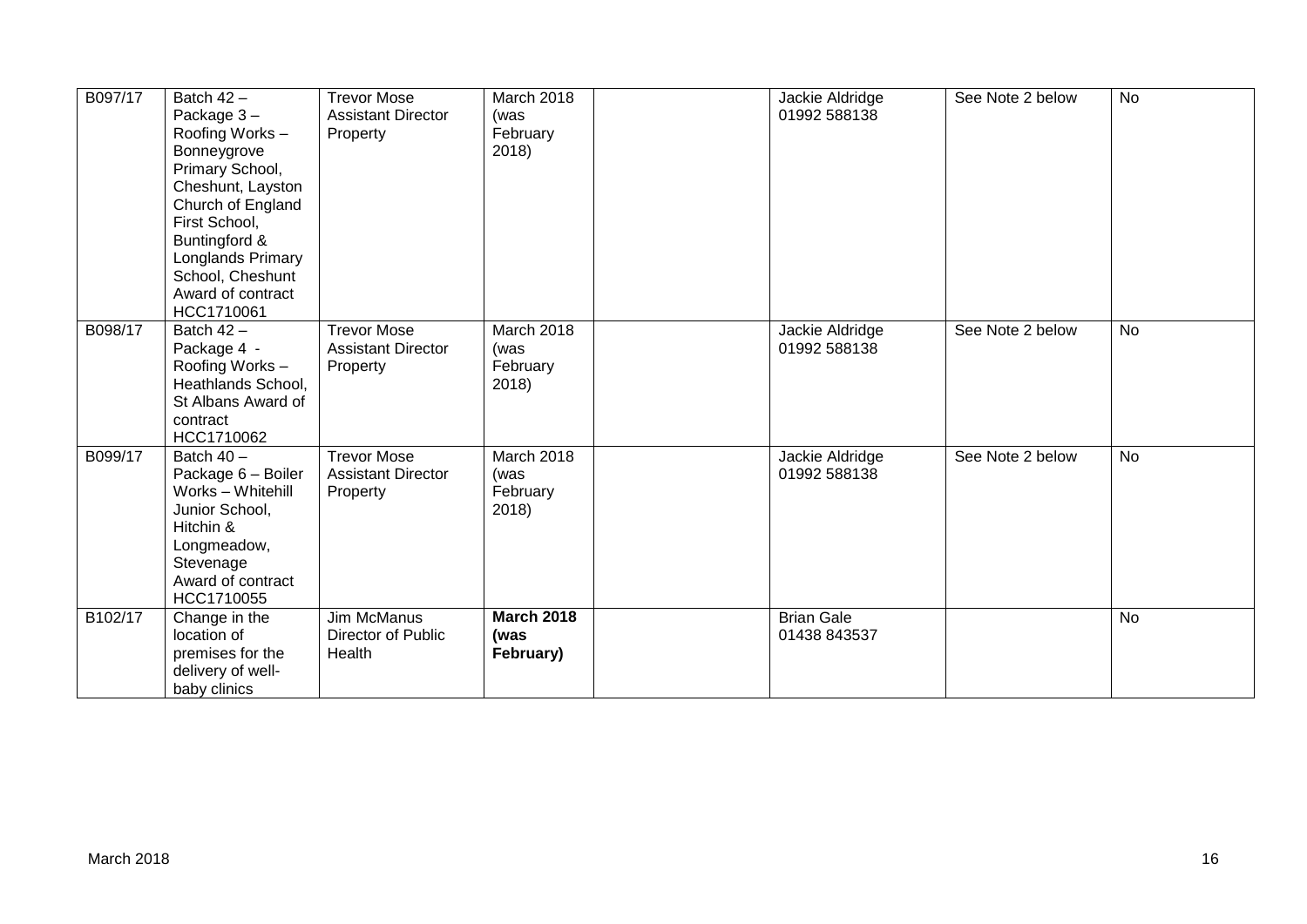| B104/17 | New Contract for<br>the Provision of a<br>Two Bed<br>Emergency<br>Therapeutic<br>residential Unit for<br>Children and Young<br>People aged 11-16<br>with Challenging<br>and Complex<br>Needs (Hudnall<br>Park)                                  | Marion Ingram<br>Operations Director,<br><b>Specialist Services</b> | March 2018<br>(was January<br>2018)     | Lynn Knowles<br>07740 918847    | See note 2 below | <b>No</b> |
|---------|-------------------------------------------------------------------------------------------------------------------------------------------------------------------------------------------------------------------------------------------------|---------------------------------------------------------------------|-----------------------------------------|---------------------------------|------------------|-----------|
| B105/17 | New Contract for<br>the Provision of<br><b>Four Residential</b><br>Solo Placements<br>for Children and<br>Young People aged<br>11-17 with<br>Challenging and<br><b>Complex Needs</b>                                                            | Marion Ingram<br>Operations Director,<br><b>Specialist Services</b> | March 2018<br>(was January<br>2018)     | Lynn Knowles<br>01442 454402    | See note 2 below | <b>No</b> |
| B107/17 | <b>Cross regional</b><br>tender process to<br>establish a new<br>contract for the<br>provision of<br>Residential<br>Placements for<br>Children and Young<br>People aged 10-17<br>with Challenging<br>and Complex<br>needs: Award of<br>contract | Marion Ingram<br>Operations Director,<br><b>Specialist Services</b> | March 2018                              | Lynn Knowles<br>07740 918847    | See note 2 below | <b>No</b> |
| B111/17 | St Albans Library -<br>Refurbishment<br>HCC1709428                                                                                                                                                                                              | <b>Trevor Mose</b><br><b>Assistant Director</b><br>Property         | April 2018<br>(was<br>February<br>2018) | Jackie Aldridge<br>01992 588138 | See note 2 below | <b>No</b> |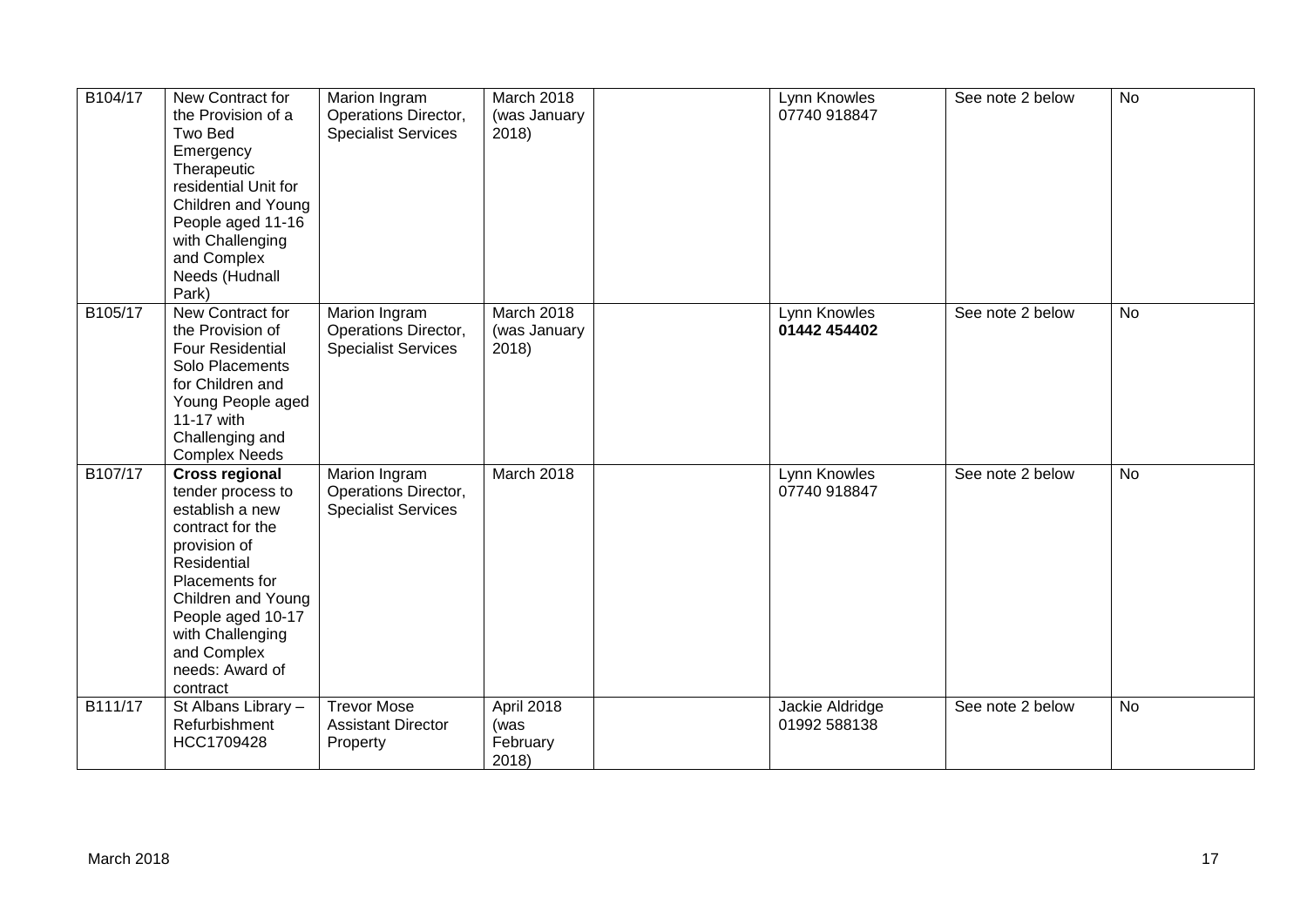| B113/17 | The Provision of a<br>Children & Young<br>People's Mental<br>Health (CYP MH)<br>Early Intervention<br>Service: Award of<br>contract                                                         | <b>Frances Heathcote</b><br><b>Assistant Director</b><br>Community<br>Commissioning | April 2018                              | Sarvjeet Dosanjh<br>01438 845431              | See note 2 below     | <b>No</b> |
|---------|---------------------------------------------------------------------------------------------------------------------------------------------------------------------------------------------|-------------------------------------------------------------------------------------|-----------------------------------------|-----------------------------------------------|----------------------|-----------|
| B114/17 | The Provision of<br><b>Grounds</b><br>Maintenance<br>Framework                                                                                                                              | Glenn Facey<br>Head of Herts<br>FullStop                                            | April 2018                              | <b>Patrick Stiles</b><br>01707 292391         | See note 2 & 3 below | No        |
| B115/17 | The Supply of<br><b>Office Furniture</b>                                                                                                                                                    | Glenn Facey<br><b>Head of Herts</b><br>FullStop                                     | April 2018                              | James Conway<br>01707 292491                  | See note 2 & 3 below | <b>No</b> |
| B002/18 | Batch 40 Package<br>8 - Mechanical &<br>Electrical Works,<br>Commonswood<br>School & Sheredes<br>Primary School &<br>Nursery<br>HCC1710170                                                  | <b>Trevor Mose</b><br><b>Assistant Director</b><br>Property                         | April 2018<br>(was<br>February<br>2018) | Jackie Aldridge<br>01992 588138               | See note 2 below     | <b>No</b> |
| B007/18 | Procurement and<br>award of contract to<br>extend superfast<br>fibre broadband to<br>the last the of rural<br>business areas in<br>Hertfordshire in line<br>with DEFRA<br>funding provision | Owen Mapley<br><b>Director Resources</b>                                            | March 2018                              | Stuart Bannerman-<br>Campbell<br>01992 588525 | See Note 2 below     | <b>No</b> |
| B009/18 | Provision of an<br>abstinence<br>focussed drug and<br>alcohol recovery<br>programme-<br>Award of contract                                                                                   | <b>Jim McManus</b><br>Director of Public<br>Health                                  | <b>May 2018</b>                         | <b>Brian Gale</b><br>01438 843547             | See note 2 below     | <b>No</b> |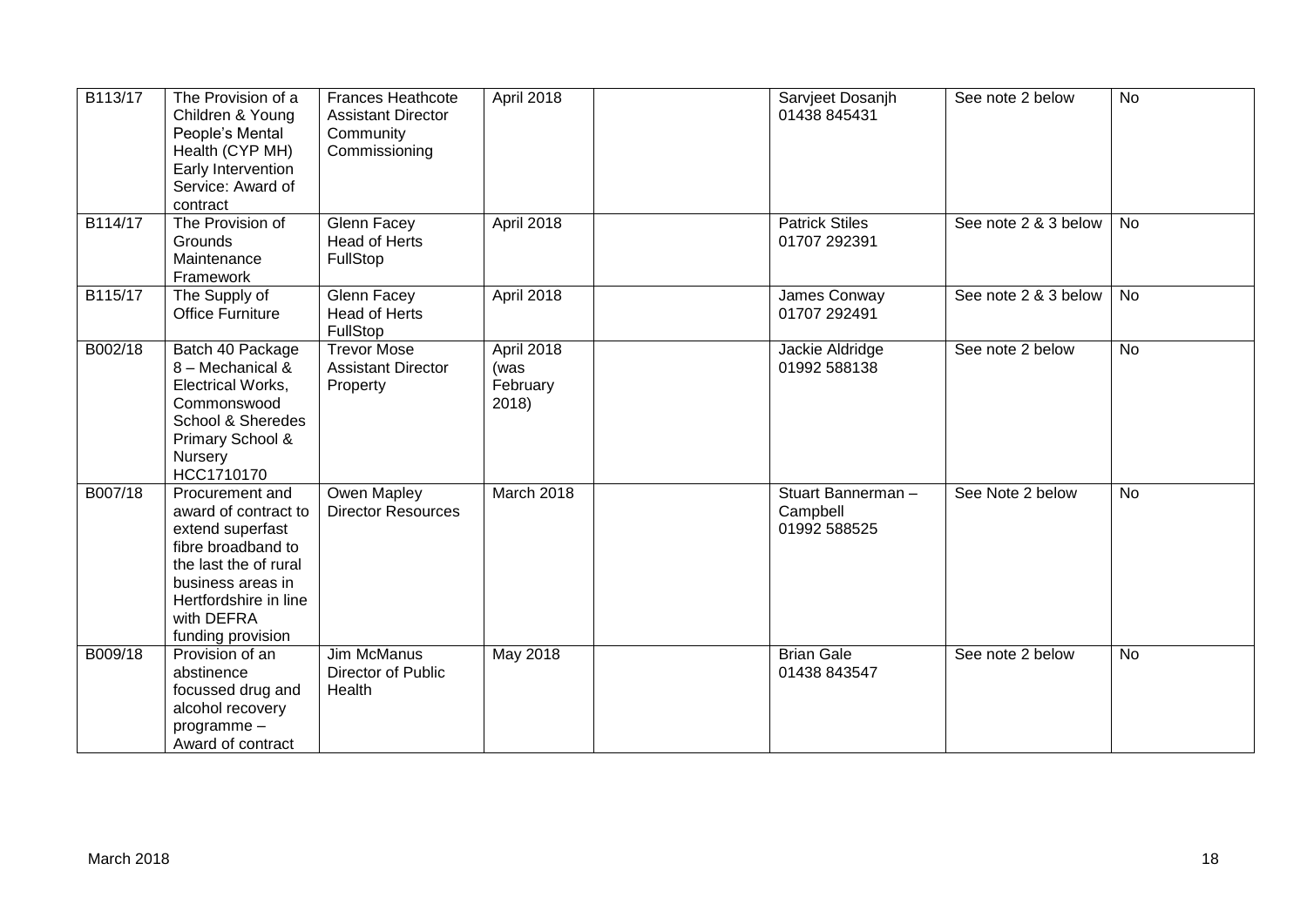| B010/18 | Provision of adult<br>weight<br>management<br>services - Award of<br>contract                                                                                               | Jim McManus<br>Director of Public<br>Health                                                   | May 2018                   | <b>Brian Gale</b><br>01438 843547     | See note 2 below | No             |
|---------|-----------------------------------------------------------------------------------------------------------------------------------------------------------------------------|-----------------------------------------------------------------------------------------------|----------------------------|---------------------------------------|------------------|----------------|
| B011/18 | Tender process for<br>Homecare<br>provision for<br>Children and Young<br>$People -$<br>Domiciliary,<br>Personal and<br>Community<br>Enabling Care.                          | Marion Ingram<br><b>Operations Director</b>                                                   | <b>May 2018</b>            | <b>Oliver Barnes</b><br>07580 744173  | See note 2 below | No             |
| B013/18 | Single Tender<br>Action - For<br><b>Special Educational</b><br>Needs & Disability<br>(SEND) Local Offer<br>Helpline - Award of<br>contract                                  | Marion Ingram<br><b>Operations Director</b><br>Children's Services                            | March 2018                 | <b>Oliver Barnes</b><br>07580 744173  | See Note 2 below | <b>No</b>      |
| B014/18 | Re-procurement<br>and award of<br>contract to<br>undertake routine<br>vegetation<br>management on<br>the Rights of Way<br>network in<br>Hertfordshire from<br>2018 to 2022. | Simon Aries<br><b>Assistant Director</b><br>Transport, Waste &<br>Environmental<br>Management | March 2018                 | <b>Tony Bradford</b><br>01992 556028  | See note 2 below | No             |
| B015/18 | Extension of<br>contract between<br>Hertfordshire<br>County Council and<br>Herts for Learning                                                                               | Simon Newland<br><b>Operations Director</b><br>Education                                      | Not before 7<br>March 2018 | Simon Newland<br>01992 555738         | See Note 2 below | <b>No</b>      |
| B016/18 | West Herts College<br>- Building<br>Cleaning:<br>Extension to<br>existing contract.                                                                                         | Glenn Facey<br><b>Head of Herts</b><br>FullStop                                               | Not before 7<br>March 2018 | <b>Patrick Stiles</b><br>01707 292391 | See Note 2 below | $\overline{N}$ |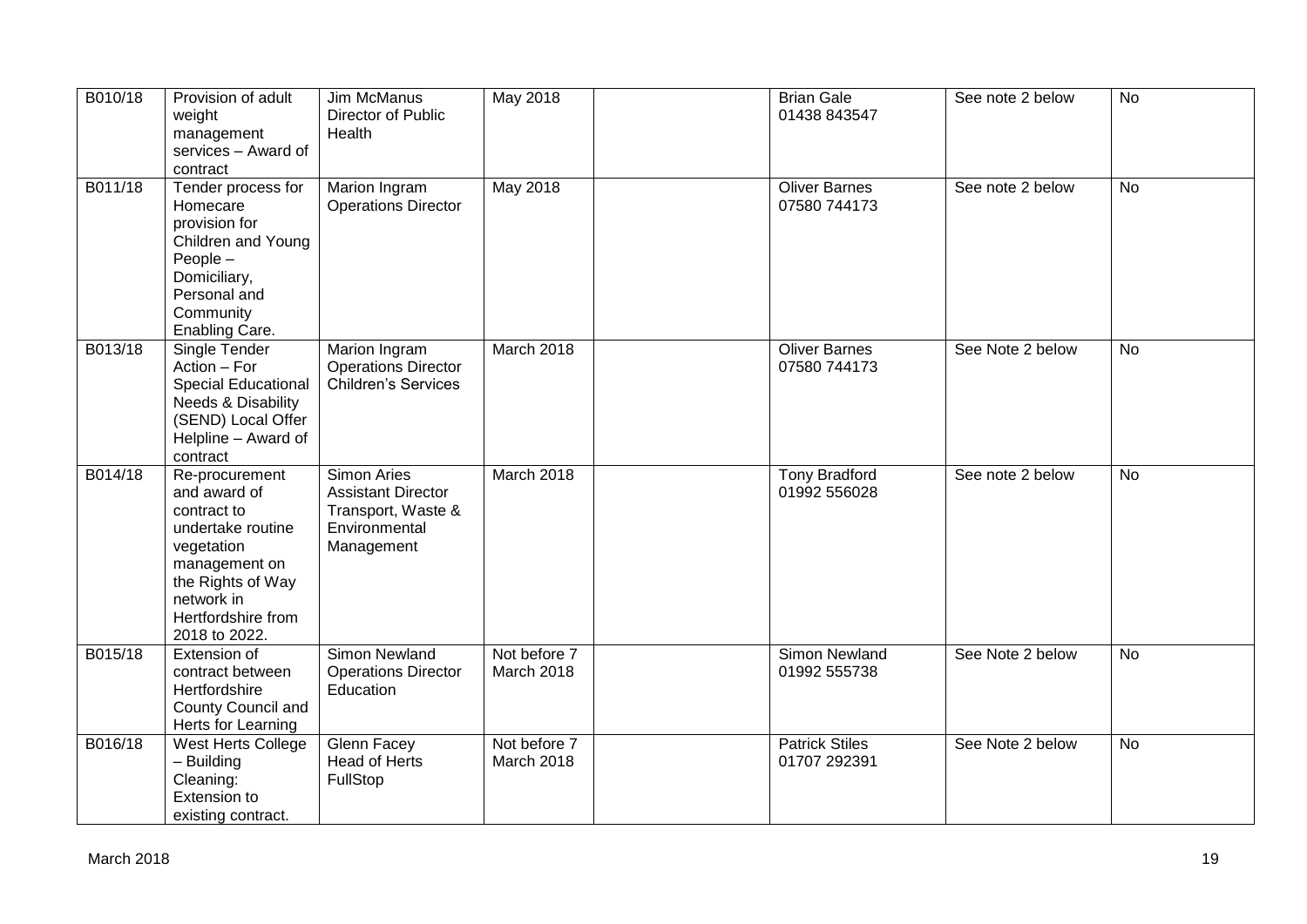| B017/18 | Redbourn and<br>Wheathampstead<br>Extension /<br>refurbishments to<br>existing fire stations<br>relocation of local<br>libraries with<br>shared community<br>facilities: Award of<br>contract<br>HCC1810351       | <b>Trevor Mose</b><br><b>Assistant Director</b><br>Property                   | April 2018                     | Jackie Aldridge<br>01992 588138   | See Note 2 below                                      | <b>No</b> |
|---------|-------------------------------------------------------------------------------------------------------------------------------------------------------------------------------------------------------------------|-------------------------------------------------------------------------------|--------------------------------|-----------------------------------|-------------------------------------------------------|-----------|
| B018/18 | The Supply of<br>Exercise Books in<br>collaboration with<br>Hampshire County<br>Council                                                                                                                           | Glenn Facey<br>Head of Herts<br>FullStop                                      | <b>May 2018</b>                | Louise Bagley<br>01707 292431     | See Notes 2 & 3<br>below                              | <b>No</b> |
| B019/18 | The extension by<br>single tender of the<br>contract with<br>Carers in Herts for<br>support to carers                                                                                                             | Frances Heathcote,<br><b>Assistant Director</b><br><b>Adult Care Services</b> | Not before<br>13 March<br>2018 | <b>Ted Maddex</b><br>01438 843574 | Single Tender Action<br>Form<br>See note 2 below      | <b>No</b> |
| B020/18 | The extension of<br>contracts with<br>community<br>voluntary<br>organisations for<br>community<br>navigators &<br>hospital discharge<br>service, specialist<br>carers support,<br>Herts help, user<br>involvement | Frances Heathcote,<br><b>Assistant Director</b><br><b>ACS</b>                 | Not before<br>13 March<br>2018 | <b>Ted Maddex</b><br>01438 843574 | Spreadsheet of<br>Contract values<br>See note 2 below | <b>No</b> |
| B021/18 | Extension of ACS<br>Advocacy contract                                                                                                                                                                             | Frances Heathcote,<br><b>Assistant Director</b><br><b>Adult Care Services</b> | Not before<br>27 March<br>2018 | Shanie Hutton<br>01442 454472     |                                                       | <b>No</b> |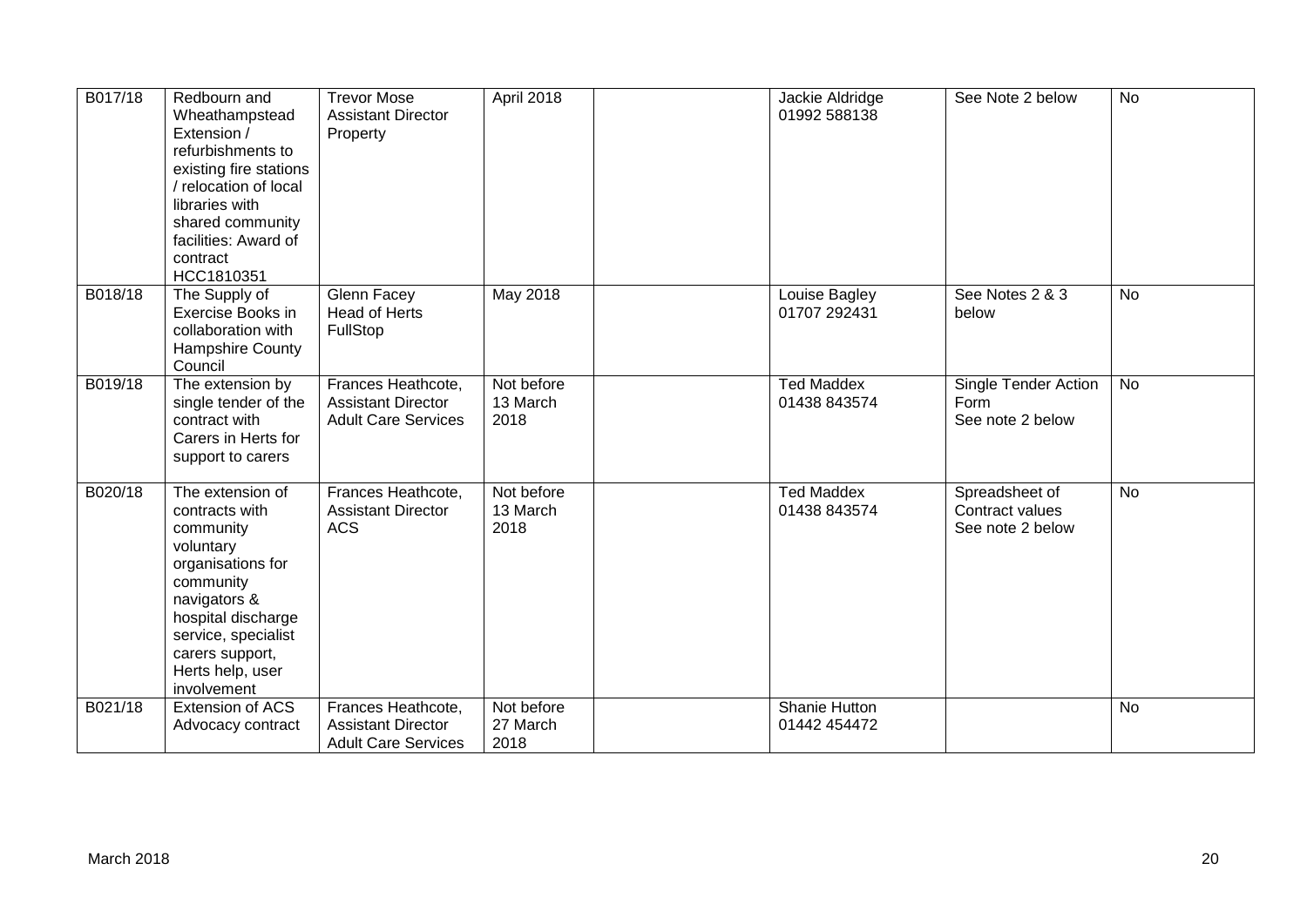| B022/18 | <b>Council response</b><br>to consultation to<br>community<br>governance<br>reviews of<br><b>Bishops Stortford</b><br>and Buntingford<br><b>Town Councils</b>                | <b>John Wood</b><br><b>Chief Executive and</b><br>Director of<br><b>Environment</b>                | Not before<br>31 March<br>2018 | <b>Steve Charteris</b><br>01992 555806 |                                                                    | Yes            |
|---------|------------------------------------------------------------------------------------------------------------------------------------------------------------------------------|----------------------------------------------------------------------------------------------------|--------------------------------|----------------------------------------|--------------------------------------------------------------------|----------------|
| B023/18 | <b>Formal transfer of</b><br>commissioning<br>responsibility for<br><b>Tier 2 Plus</b><br>enuresis to the<br>clinical<br>commissioning<br>groups for<br><b>Hertfordshire</b> | <b>Jim McManus</b><br><b>Director of Public</b><br><b>Health</b>                                   | <b>April 2018</b>              | <b>Jim McManus</b><br>01438 845389     | <b>Guidance from the</b><br><b>Department for</b><br><b>Health</b> | <b>No</b>      |
| B024/18 | <b>Reduction in the</b><br>value of the<br>contract for<br>provision of<br>sexual health<br>services                                                                         | <b>Jim McManus</b><br><b>Director of Public</b><br><b>Health</b>                                   | <b>April 2018</b>              | <b>Jim McManus</b><br>01438 845389     | <b>Proposal papers</b>                                             | <b>No</b>      |
| B025/18 | <b>Young Carers</b><br><b>Support Service -</b><br><b>Award of contract</b>                                                                                                  | <b>Lindsey Edwards</b><br><b>Interim Assistant</b><br><b>Director Services</b><br>for Young People | <b>April 2018</b>              | <b>Ruth Fennemore</b><br>01462 844417  | See Note 2 below                                                   | $\overline{N}$ |
| B026/18 | Whether to<br>exercise option to<br>acquire land at<br>west of Royston                                                                                                       | <b>Owen Mapley</b><br><b>Director of</b><br><b>Resources</b>                                       | <b>April 2018</b>              | <b>Emily White</b><br>01992 588159     |                                                                    | <b>No</b>      |
| B027/18 | <b>Future of the old</b><br>fire station, High<br><b>Street, Ware</b>                                                                                                        | <b>Owen Mapley</b><br>Director of<br><b>Resources</b>                                              | <b>April 2018</b>              | <b>Roger Arbon</b><br>01992 588052     | Report                                                             | <b>No</b>      |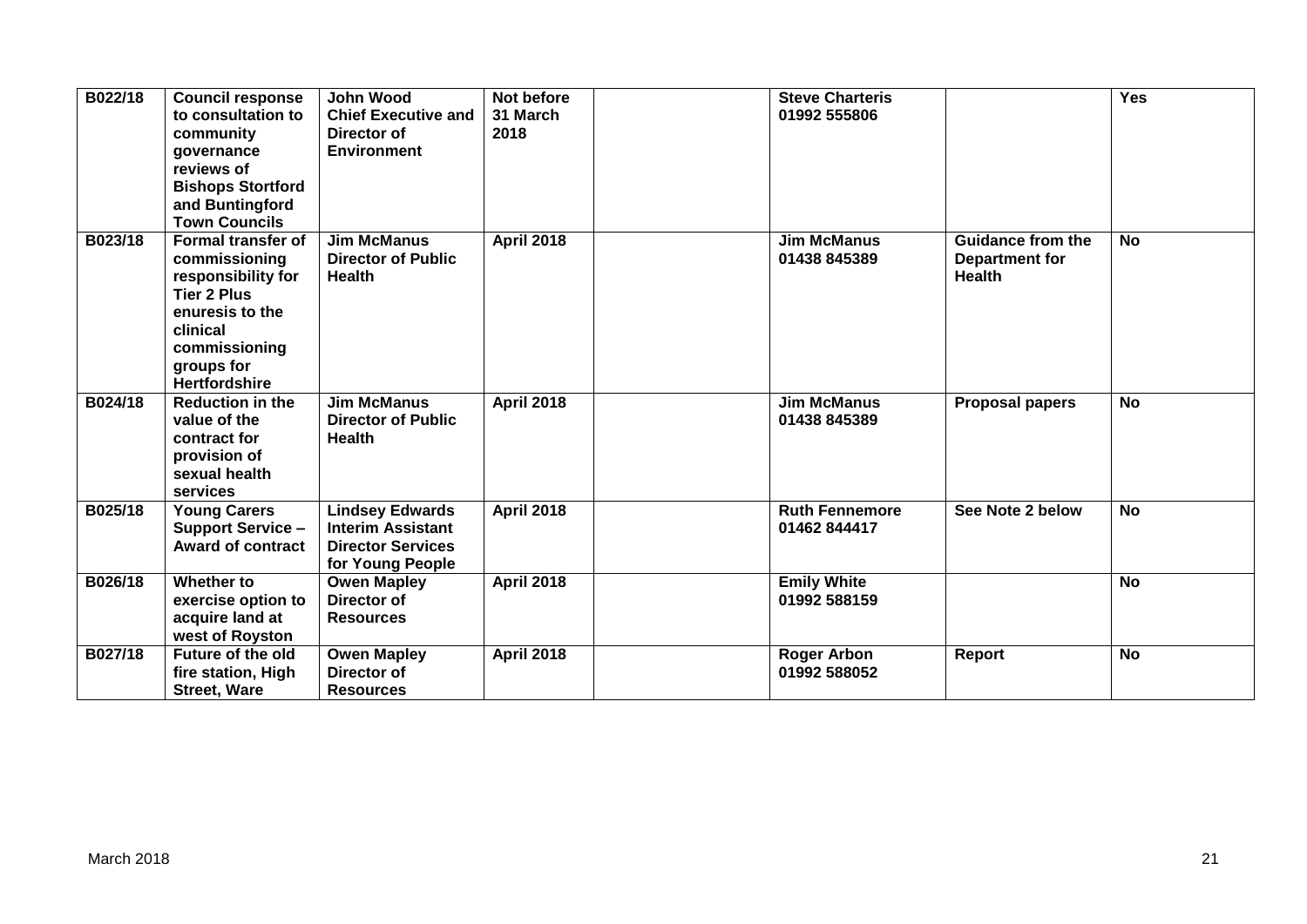| B028/18 | Approval of a<br>policy for<br>discretionary<br>disabled facilities<br>grants and other<br>forms of<br>assistance to<br>enable residents<br>to stay in their<br>own homes                                               | lain MacBeath<br><b>Director of Adult</b><br><b>Care Services</b>                                                     | <b>May 2018</b>  |                                                                          | <b>Steven Lee-Foster</b><br>01992 555748 |                                          | <b>No</b>      |
|---------|-------------------------------------------------------------------------------------------------------------------------------------------------------------------------------------------------------------------------|-----------------------------------------------------------------------------------------------------------------------|------------------|--------------------------------------------------------------------------|------------------------------------------|------------------------------------------|----------------|
| B029/18 | <b>Consultation on</b><br>revised Local<br><b>Flood Risk</b><br><b>Management</b><br><b>Strategy for</b><br><b>Hertfordshire</b>                                                                                        | <b>Simon Aries</b><br><b>Assistant Director</b><br><b>Transport, Waste</b><br>and Environmental<br><b>Management</b>  | <b>May 2018</b>  | Environment,<br><b>Planning and</b><br><b>Transport Cabinet</b><br>Panel | <b>Andy Hardstaff</b><br>01992 556470    | <b>Report to Cabinet</b><br>Panel        | <b>No</b>      |
| B030/18 | <b>Tender awards for</b><br>provision of<br>various education<br>coach service<br>contracts starting<br>September 2018                                                                                                  | <b>Simon Aries</b><br><b>Assistant Director,</b><br><b>Transport, Waste</b><br>and Environmental<br><b>Management</b> | <b>May 2018</b>  |                                                                          | <b>Matthew Lale</b><br>01992 588633      | See Note 2 below                         | <b>No</b>      |
| B031/18 | <b>Procurement of</b><br>support at home<br>for Early<br><b>Supported</b><br><b>Discharge Service</b><br>for Stroke<br>(Initial period 20<br>months to 31<br>March 2020, with<br>the option on a 12<br>month extension) | <b>Frances Heathcote</b><br><b>Assistant Director</b><br><b>Community</b><br>Commissioning                            | May 2018         |                                                                          | <b>Patrick Allan</b><br>01992 556429     | See Note 2 below                         | <b>No</b>      |
| B032/18 | <b>ACS Market</b><br><b>Position</b><br>Statements - for<br>review                                                                                                                                                      | lain MacBeath<br><b>Director of Adult</b><br><b>Care Services</b>                                                     | <b>May 2018</b>  | <b>Adult Care and</b><br><b>Health Panel</b>                             | <b>Frances Heathcote</b><br>01992 556343 | <b>Report to Cabinet</b><br><b>Panel</b> | $\overline{N}$ |
| B033/18 | Provision of an<br><b>ERP</b> system for<br><b>Herts FullStop</b>                                                                                                                                                       | <b>Glenn Facey</b><br><b>Head of Herts</b><br><b>FullStop</b>                                                         | <b>June 2018</b> |                                                                          | <b>Glenn Facey</b><br>01707 292364       | See Note 2 below                         | <b>No</b>      |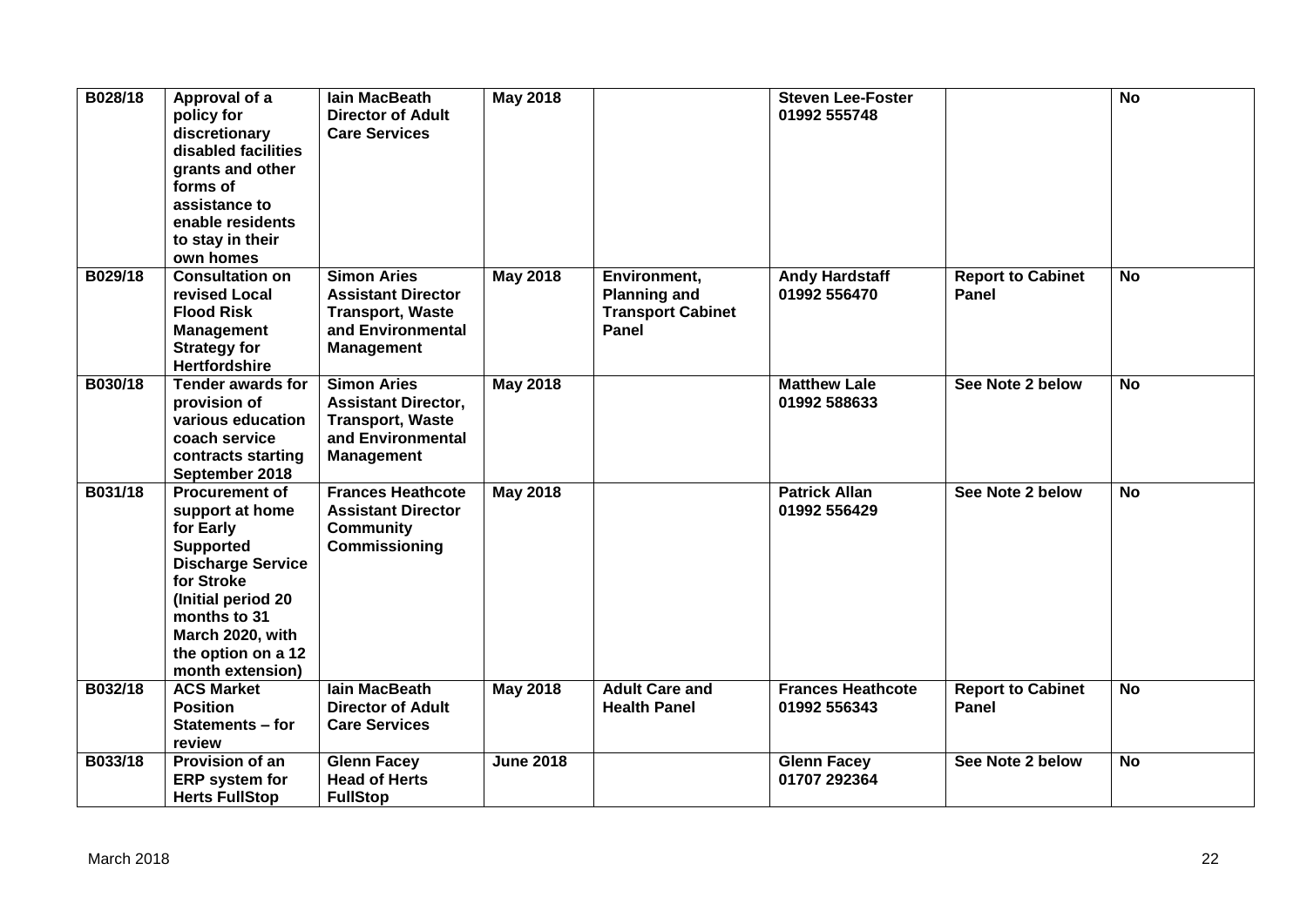| B034/18 | <b>Supply of</b><br><b>Education Year</b><br>diaries, calendars,<br>planners and<br>calendar year<br>diaries in<br>conjunction with<br>Hampshire<br><b>County Council</b> | <b>Glenn Facey</b><br><b>Head of Herts</b><br><b>FullStop</b>                                                        | <b>June 2018</b> | <b>Louise Bagley</b><br>01707 292431 | See Notes 2 and 3<br>below | <b>No</b> |
|---------|---------------------------------------------------------------------------------------------------------------------------------------------------------------------------|----------------------------------------------------------------------------------------------------------------------|------------------|--------------------------------------|----------------------------|-----------|
| B035/18 | <b>Provision of an</b><br>all-age drug and<br>alcohol treatment<br>service – Award of<br>contract                                                                         | <b>Jim McManus</b><br><b>Director of Public</b><br><b>Health</b>                                                     | <b>July 2018</b> | <b>Brian Gale</b><br>01438 843537    | See Note 2 below           | <b>No</b> |
| B036/18 | Provision of a<br>drug and alcohol<br>community<br>rehabilitation<br>service                                                                                              | <b>Jim McManus</b><br><b>Director of Public</b><br><b>Health</b>                                                     | <b>July 2018</b> | <b>Brian Gale</b><br>01438 843537    | <b>Proposal papers</b>     | <b>No</b> |
| B037/18 | <b>Provision of Art</b><br><b>Therapy Sessions</b><br>- Award of<br>contract                                                                                              | <b>Lindsey Edwards</b><br><b>Interim Assistant</b><br><b>Director Services</b><br>for Young People                   | <b>July 2018</b> | <b>Nick Phipps</b><br>01442 453655   | See Note 2 below           | <b>No</b> |
| B038/18 | <b>Contract for the</b><br>provision of<br>bulking and<br>transfer<br>arrangements for<br><b>Local Authority</b><br><b>Collected Waste</b>                                | <b>Simon Aries</b><br><b>Assistant Director</b><br><b>Transport, Waste</b><br>and Environmental<br><b>Management</b> | <b>July 2018</b> | <b>Matthew King</b><br>01992 556207  | See Note 2 below           | <b>No</b> |

**Notes:** 

1. CBC contract = on behalf of 17 local authority members of the Central Buying Consortium<br>2. Quality and price evaluation derived from tenderers' submissions (which may contain exen

2. Quality and price evaluation derived from tenderers' submissions *(which may contain exempt information and if so will not be available for public inspection)* If you have any general enquiries about this Forward Plan - contact Elaine Shell, Democratic Services Manager, 01992 555565 Email: [elaine.shell@hertfordshire.gov.uk](mailto:elaine.shell@hertfordshire.gov.uk) 

3. Collaborative contract with one or more authorities (not a CBC contract)

4. Part II (due to 'Information relating to the financial or business affairs of any particular person (including the Council')".

#### **KATHRYN PETTITT, CHIEF LEGAL OFFICER**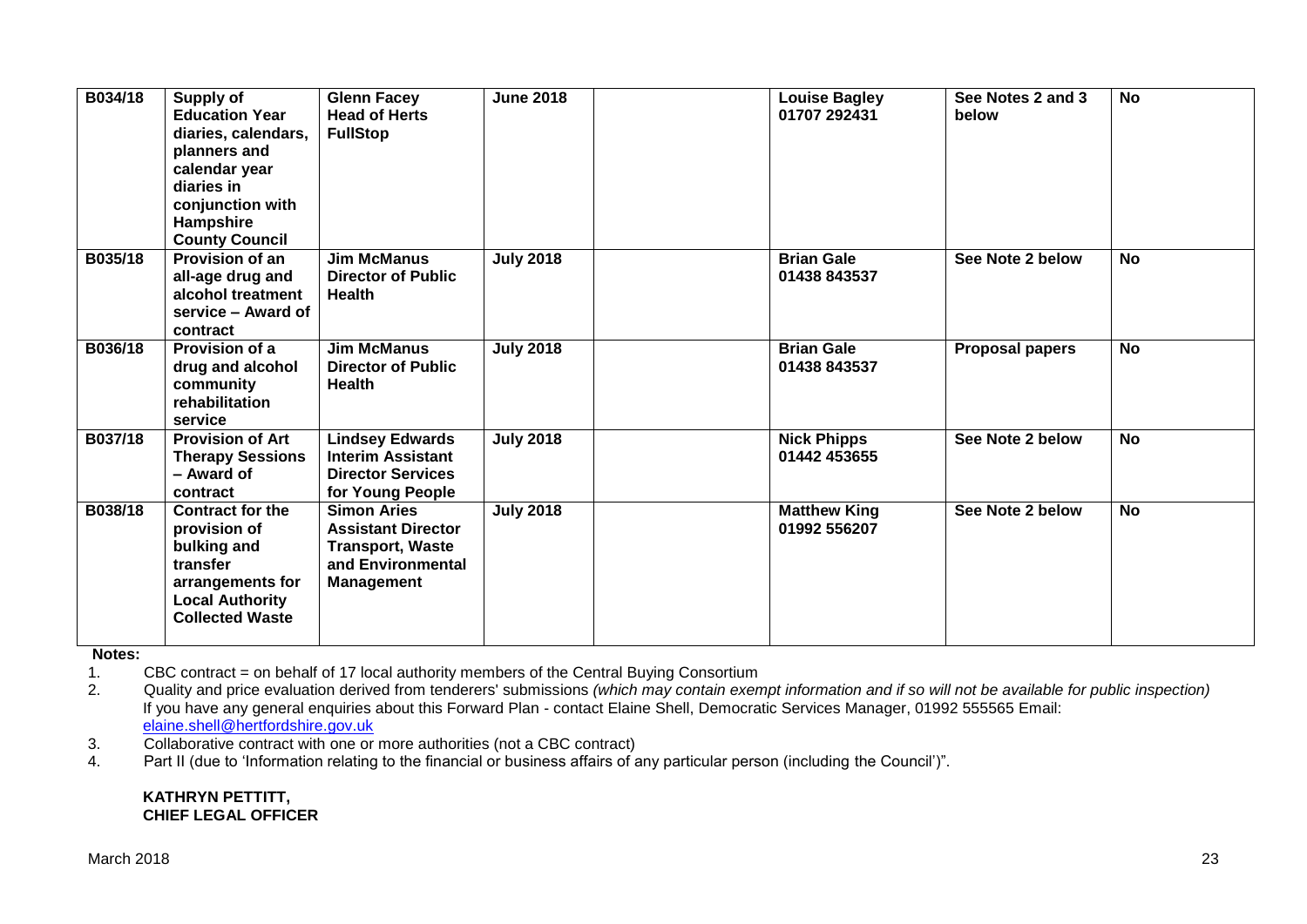

# **Hertfordshire** HERTFORDSHIRE COUNTY COUNCIL

**FORWARD PLAN Notice of (a) key and other decisions likely to be made on behalf of the County Council by Cabinet, (b) key decisions likely to be made on behalf of the County Council by Officers and** 

**(c) decisions on Traffic Regulation Orders likely to be made by Officers on behalf of the County Council in the period 1 April 2018 – 31 July 2018**

# **Published: 2 March 2018**

[Note: Key decisions and other decisions due to be reached in March 2018 but not yet made remain listed (notice of these items was given in the Forward Plan issued on 5 February 2018)]

# **TRAFFIC REGULATION ORDERS**

## **EAST HERTS & LEA VALLEY**

## **Broxbourne**

| Location                                               | <b>Proposed Restriction</b>           |
|--------------------------------------------------------|---------------------------------------|
| Dinant Link Road, Hoddesdon                            | 40mph Speed Limit                     |
| Rumbold Road, Hoddesdon & Mill Lane, Cheshunt          | <b>Waiting Restrictions</b>           |
| Goff's Lane, Goff's Oak                                | Experimental Prohibition of Left Turn |
| Lea/Gordon Roads, Waltham Abbey                        | <b>Waiting Restrictions</b>           |
| Various Roads, Broxbourne/Hoddesdon/Worrmley (12 area) | <b>Waiting Restrictions</b>           |
| Various Roads, Cheshunt/Waltham Cross (7 area)         | <b>Waiting Restrictions</b>           |

#### **East Herts**

| Location                                         | <b>Proposed Restriction</b>                                   |
|--------------------------------------------------|---------------------------------------------------------------|
| Park Road, Ware                                  | <b>Waiting Restrictions</b>                                   |
| Cozens Road, Woodley Road, Ware                  | <b>Waiting Restrictions</b>                                   |
| Church Street, Bishop's Stortford                | <b>Waiting Restrictions</b>                                   |
| South Street, Bishop's Stortford                 | <b>Waiting Restrictions</b>                                   |
| Horns Road, West Street, Hertford                | Waiting Restrictions, 20mph Speed Limit, Prohibition of Entry |
| Hazel End Road, Farnham Road, Bishop's Stortford | 40 & 50mph Speed Limits                                       |
| A120 Bishop's Stortford                          | 40mph Speed Limit                                             |
| Tamworth Road, Hertford                          | <b>Waiting Restrictions</b>                                   |
| Ermine Street, Buntingford                       | Waiting Restrictions, Road Humps, 30mph speed limit           |
| North Road, Hertford                             | Waiting Restrictions, Loading Bay                             |
| High Street, Totts Lane etc, Walkern             | Waiting Restrictions, Weight Limit                            |
| Hartham Lane, Hertford                           | Waiting Restrictions, Parking Place Revocation                |
| Morbury Avenue, Bishop's Stortford               | 20mph Speed Limit, Road Humps                                 |
| A1250 Hadham Road, Bishop's Stortford            | 30mph Speed Limit, Pedestrian Crossing                        |
| Rye Street, Bishop's Stortford                   | Road Humps, Pedestrian Crossing                               |
| Ware Road, Gallows Way, Hertford                 | <b>Waiting Restrictions</b>                                   |
| Pegs Lane, Hale Road, Hertford                   | <b>Waiting Restrictions</b>                                   |

#### **MID WEST HERTS**

#### **Dacorum**

| ncatior<br>ation:          | estriction<br>$\sim$ $\sim$ $\sim$<br>iset<br>,,,,<br>.<br>150 |
|----------------------------|----------------------------------------------------------------|
| . .<br>ring<br>אטסיד.<br>ີ | nr<br>∟ımıt<br>ndr<br>–∪⊡<br>∵eeu                              |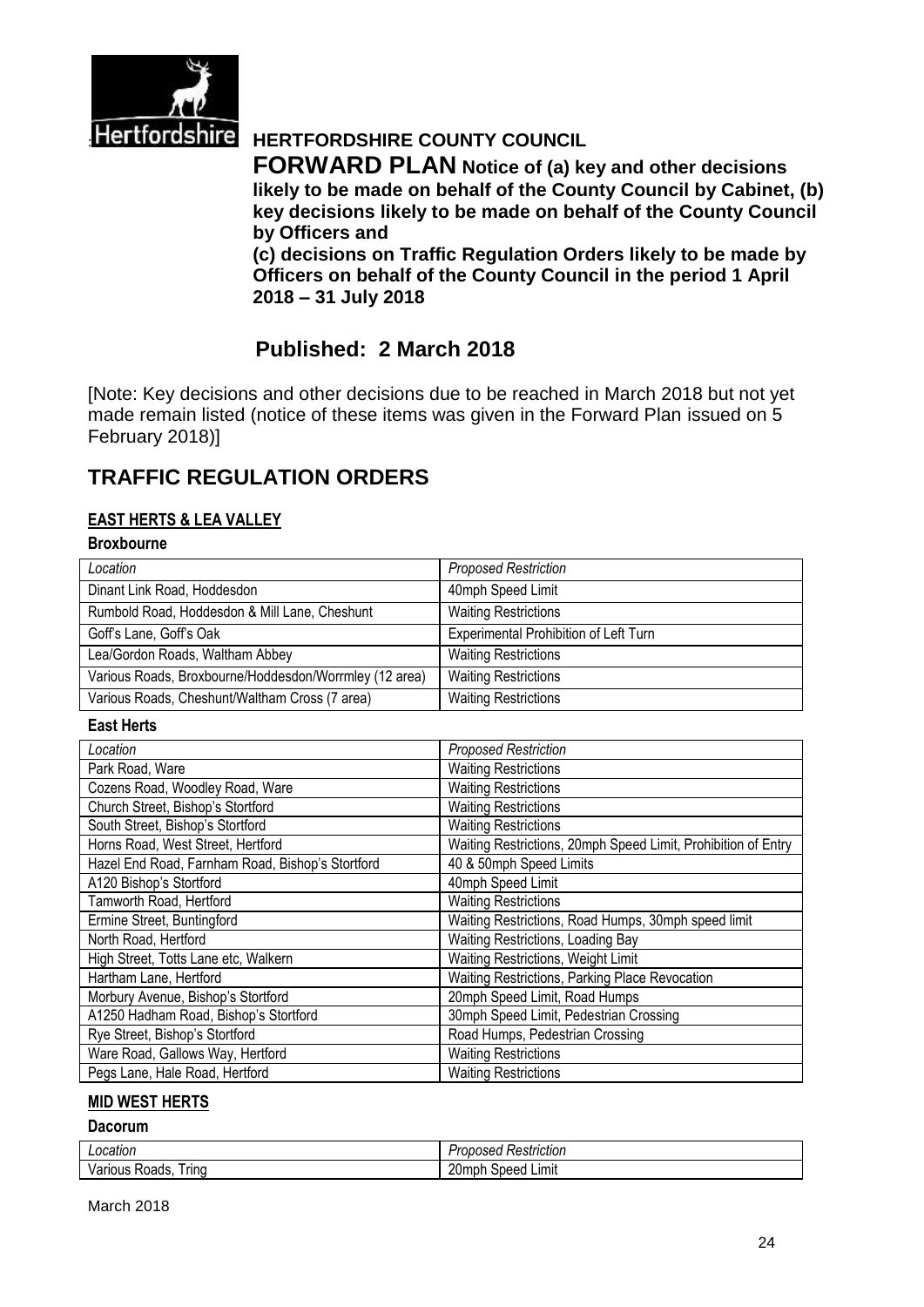| Three Cherry Trees Lane, Hemel Hempstead             | <b>Experimental Waiting Restrictions</b> |
|------------------------------------------------------|------------------------------------------|
| A4146 Leighton Buzzard Road, Hemel Hempstead         | 7.5t Weight Limit                        |
| Nettleden Road etc, Little Gaddesden/Nettleden       | 7.5t Weight Limit                        |
| Chesham/Newhouse Roads etc, Kings Langley            | <b>Waiting Restrictions</b>              |
| Wingrave Road, Elizabeth Drive etc Tring             | <b>Waiting Restrictions</b>              |
| Barnacres Road, Belswains Lane etc Hemel Hempstead   | <b>Waiting Restrictions</b>              |
| Bury Road, Hemel Hempstead                           | <b>Waiting Restrictions</b>              |
| Marlborough Rise, Aycliffe Drive etc Hemel Hempstead | <b>Waiting Restrictions</b>              |
| Lime Walk, Sheephouse Road, Hemel Hempstead          | <b>Waiting Restrictions</b>              |
| Tringford Road, Tring                                | 30mph Speed Limit, Waiting Restrictions  |
| Green Lane, Hemel Hempstead                          | <b>Waiting Restrictions</b>              |
| Cambrian Way/Malvern Way, Hemel Hempstead            | Road Humps                               |

### **St. Albans**

| Location                     | <b>Proposed Restriction</b>                       |
|------------------------------|---------------------------------------------------|
| Various Roads, London Colney | 20mph Speed Limit Zone, Road Humps                |
| East Common, Harpenden       | 20mph Speed Limit                                 |
| Holyrood Crescent, St Albans | Waiting Restriction, Revocation of Parking Places |
| Various Roads, Harpenden     | 20 & 40mph Speed Limits                           |

# **Welwyn Hatfield**

| Location                                              | <b>Proposed Restriction</b>               |
|-------------------------------------------------------|-------------------------------------------|
| Various Roads, Hatfield                               | 20mph Speed Limit Zone                    |
| Foxes, Foxes Lane, North Mymms                        | Prohibition of Driving                    |
| Beaconsfield Road, Hatfield                           | Waiting Restrictions, Pedestrian Crossing |
| Herns Lane/Daniells/Appletree Way, Welwyn Garden City | <b>Waiting Restrictions</b>               |
| Great North Road, Hatfield Station, Hatfield          | <b>Waiting Restrictions</b>               |
| Various Roads, Hatfield                               | 20mph Zone                                |
| Munster Close, Hatfield                               | <b>Waiting Restrictions</b>               |
| Various Roads, Welwyn Garden City                     | <b>Waiting Restrictions</b>               |
|                                                       |                                           |

# **NORTH HERTS**

#### **North Herts**

| Location                                   | <b>Proposed Restriction</b>                       |
|--------------------------------------------|---------------------------------------------------|
| The Paddock, Hitchin                       | <b>Waiting Restrictions</b>                       |
| Offley BOAT 20, Offley                     | <b>Experimental Prohibition of Motor Vehicles</b> |
| Various Roads, Hitchin                     | <b>Waiting Restrictions</b>                       |
| Periwinkle Lane/Strathmore Avenue, Hitchin | <b>Waiting Restrictions</b>                       |
| York Way, Royston                          | Waiting Restrictions, Road Humps                  |
| Wymondley Road, Pirton Close, Hitchin      | <b>Waiting Restrictions</b>                       |
| Lower King Street, Royston                 | One Way                                           |
| Eastcheap, Leys Avenue, Letchworth         | <b>Restricted Zone</b>                            |
| Charlton Road, Hitchin                     | 20mph Speed Limit                                 |
| St John's Road, Hitchin                    | <b>Waiting Restriction</b>                        |

# **Stevenage**

| Location                 | <b>Proposed Restriction</b> |
|--------------------------|-----------------------------|
| Hertford Road, Stevenage | <b>Bus</b><br>Lane          |
| Foxfield, Stevenage      | Road Humps                  |

# **SOUTH WEST HERTS**

### **Hertsmere**

| Location                                      | <b>Proposed Restriction</b>                           |
|-----------------------------------------------|-------------------------------------------------------|
| Watling Street, Radlett                       | Goods Vehicle Loading Bay                             |
| Chase Avenue, Potters Bar                     | Waiting Restrictions, Revocation of School Keep Clear |
|                                               | Markings                                              |
| Various Roads, Borehamwood                    | <b>Waiting Restrictions</b>                           |
| Bairstow Close, Organ Hill Road, Borehamwood  | Waiting Restrictions, Disabled Persons Parking Place  |
| Bushey Hall Road, Grove Hall Road etc, Bushey | Waiting Restrictions, Road Humps, 20mph Speed Limit   |